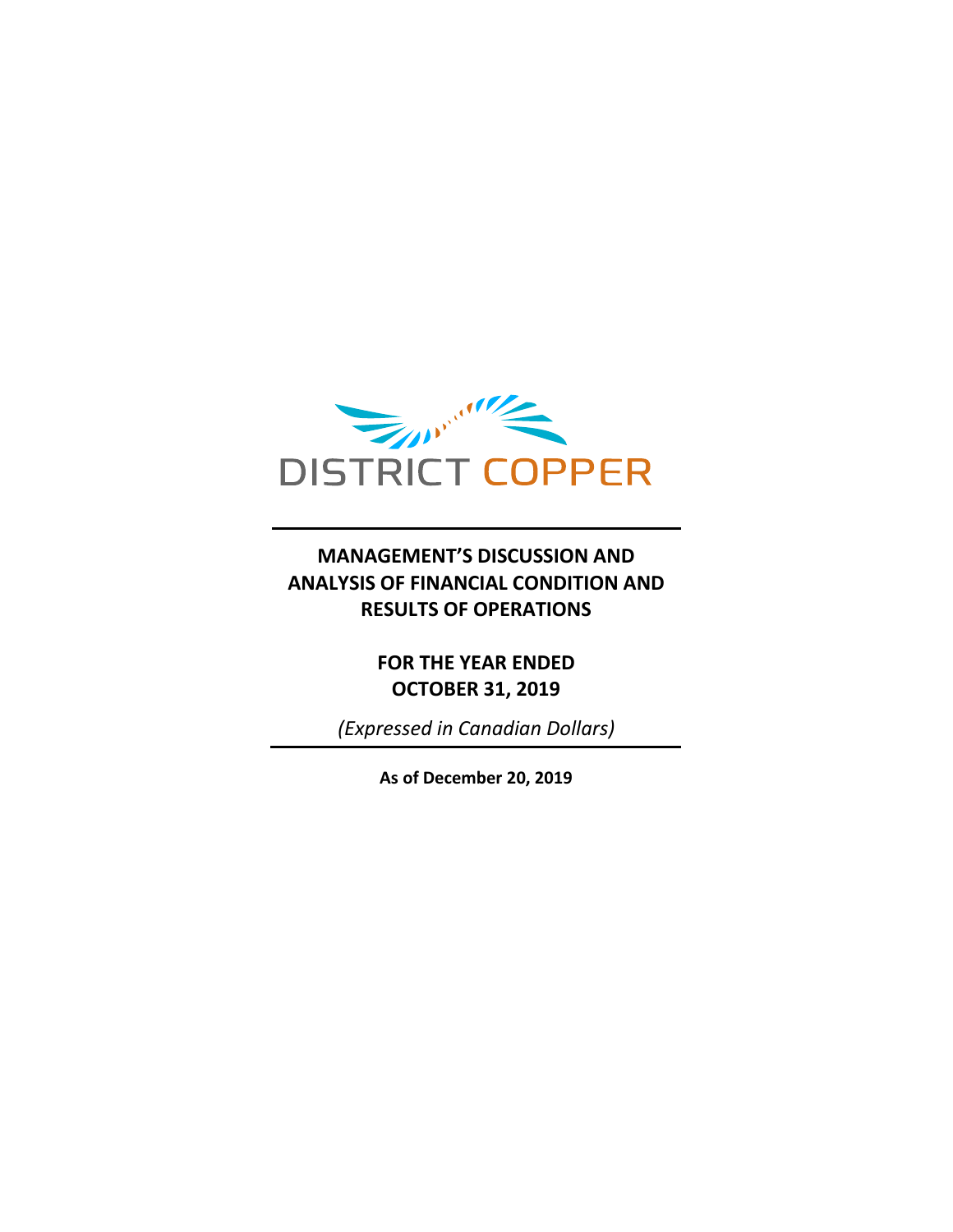### **CONTENTS**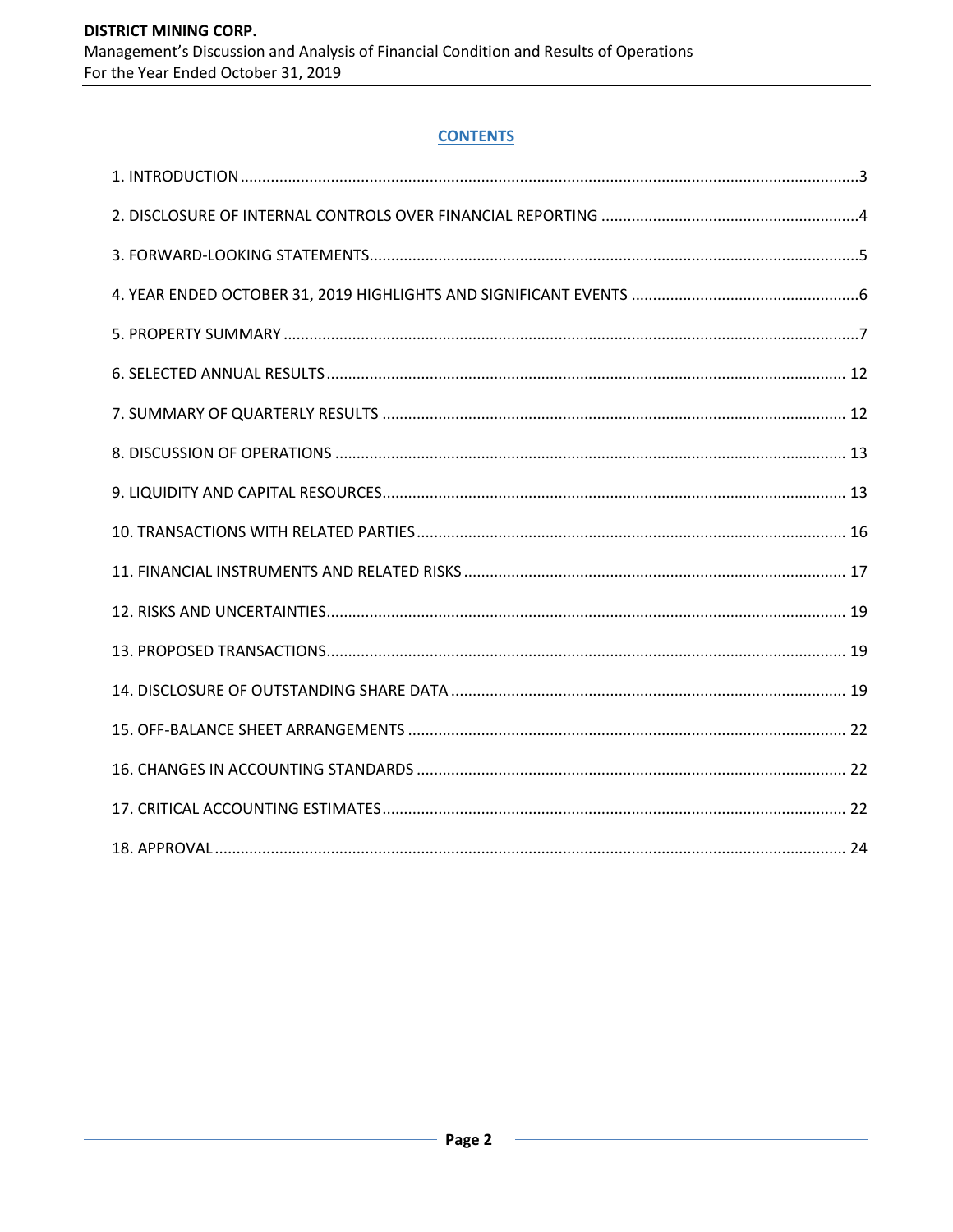## **1. INTRODUCTION**

This Management's Discussion and Analysis ("**MD&A**") of District Copper Corp., (referred to as "**District**", the "**Company**", "**us**" or "**our**") provides analysis of the Company's financial results for the year ended October 31, 2019. The following information should be read in conjunction with the accompanying audited financial statements for the year ended October 31, 2019, and the notes to those financial statements, prepared in accordance with IAS 34 under International Financial Reporting Standards ("**IFRS**"), as issued by the International Accounting Standards Board. Please also refer to the tables starting on page 13 of this MD&A which compares certain financial results for the year ended October 31, 2019. Financial information contained herein is expressed in Canadian dollars, unless otherwise stated. All information in this MD&A is current as of December 20, 2019 unless otherwise indicated. Readers are cautioned that this MD&A contains "*forward-looking statements*" and that actual events may vary from management's expectations. This MD&A was reviewed, approved and authorized for issue by the Company's Audit Committee, on behalf of the Board of Directors, on December 20, 2019.

### **Description of Business**

Tel: +1-604-669-3233

District is a public company incorporated in British Columbia, under the "*Canadian Business Corporation Act*" and its common shares are listed on the TSX Venture Exchange (the "**TSX-V**"); under the trading symbol "**DCOP.V**". The Company maintains its head office at 142-1146 Pacific Blvd., Vancouver, British Columbia, Canada, V6Z 2X7.

The Company's principal business activity was until mid 2018 the Eaglehead copper project. The Company has since shifted it's focus away from the copper space towards the gold space, with the acquisition of the Stony Lake gold property on February 8, 2019. The company's transition from copper to gold is due to the current difficulty in raising funds in the market for early stage copper exploration projects.

On October 31, 2019 and December 20, 2019, the Company had (i) 136,941,618 common shares issued and outstanding; (ii) 28,252,942 share purchase warrants to acquire common shares outstanding and (iii) 500,000 options to acquire common shares outstanding.

| <b>Head Office</b>                                                                    | <b>Share Information</b>                                                                                                      | Investor Information                                                                                                                                                                   |  |  |  |
|---------------------------------------------------------------------------------------|-------------------------------------------------------------------------------------------------------------------------------|----------------------------------------------------------------------------------------------------------------------------------------------------------------------------------------|--|--|--|
| # 142 - 1146 Pacific Blvd.<br>Vancouver, BC V6Z 2X7<br>Canada<br>Tel: +1-604-620-7737 | Our common shares are listed for<br>trading on the TSX-V under the symbol<br>"DCOP.V".                                        | Financial reports, news releases and<br>information<br>corporate<br>be<br>can<br>website<br>accessed<br>on<br>at<br>our<br>www.districtcoppercorp.com and on<br>SEDAR at www.sedar.com |  |  |  |
| <b>Registered Office</b>                                                              | <b>Transfer Agent and Registrar</b>                                                                                           | <b>Contact Information</b>                                                                                                                                                             |  |  |  |
| # 217-179 Davie Street<br>Vancouver, BC V6Z 2Y1<br>Canada                             | Computershare Investor Services Inc.<br>3 <sup>rd</sup><br><b>Burrard</b><br>Street<br>510<br>Floor.<br>Vancouver, BC V6C 3B9 | Investors: Jevin Werbes<br>Media requests and queries:<br>Tel: +1-604-620-7737                                                                                                         |  |  |  |

[jwerbes@icloud.com](mailto:jwerbes@icloud.com)

Tel: +1-604-661-9400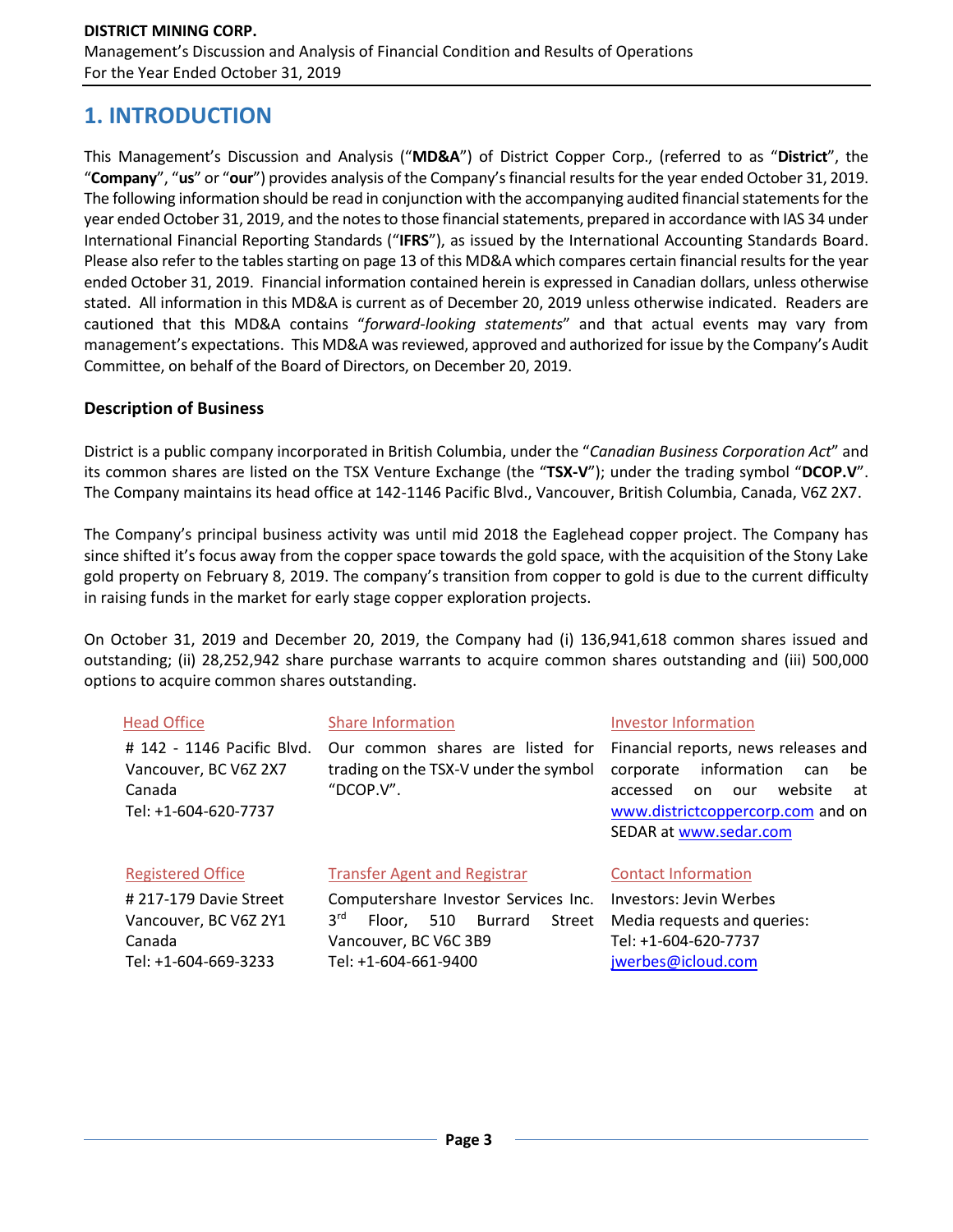As at the date of this MD&A, District Copper's directors and officers are as follows:

| <b>Directors</b>                                                                               | <b>Officers and Position</b>                                                                                                                                                |
|------------------------------------------------------------------------------------------------|-----------------------------------------------------------------------------------------------------------------------------------------------------------------------------|
| Elmer Stewart (Chairman)<br>Jevin Werbes<br>Chris Healey<br>J. Michael Smith<br>Hrayr Agnerian | Jevin Werbes, President and Chief Executive Officer<br>Braden Jensen, Chief Financial Officer<br>Mike Smith, Corporate Secretary<br>Cam Grundstrom, Chief Operating Officer |
| <b>Audit Committee</b>                                                                         | <b>Compensation Committee</b>                                                                                                                                               |
| J. Michael Smith (Chairman)<br>Elmer Stewart<br>Chris Healey<br>Jevin Werbes (Non-Independent) | Chris Healey<br>J. Michael Smith<br>Jevin Werbes                                                                                                                            |

### **Qualified Person**

Mr. Elmer B. Stewart, MSc. P. Geol., Director of the Company, is the non-independent Qualified Person as defined under NI 43-101 *Standards of Disclosure for Mineral Projects* ("**NI 43-101**") who has reviewed and approved all technical and scientific disclosure contained in this MD&A regarding the Company's mineral properties.

## **2. DISCLOSURE OF INTERNAL CONTROLS OVER FINANCIAL REPORTING**

Management has established processes to provide them sufficient knowledge to support representations that they have exercised reasonable diligence that (i) the financial statements do not contain any untrue statement of material fact or omit to state a material fact required to be stated or that is necessary to make a statement not misleading in light of the circumstances under which it is made, as of the date of and the periods presented by the financial statements; and (ii) the financial statements fairly present in all material aspects the financial condition, results of operations and cash flows of the Company, as of and for the periods presented.

In contrast to the certificate required for non-venture issuers under National Instrument 52-109 Certificate of Disclosure in Issuers' Annual and Interim Filings ("**NI 52-109**"), this Venture Issuer Basic Certification does not include representations relating to the establishment and maintenance of disclosure controls and procedures ("**DC&P**") and internal control over financial reporting ("**ICFR**") as defined in NI 52-109. In particular, the certifying officers filing this certificate are not making any representations relating to the establishment and maintenance of:

- i) Controls and other procedures designed to provide reasonable assurance that information required to be disclosed by the issuer in its annual filings, interim filings or other reports filed or submitted under securities legislation is recorded, processed, summarized and reported within the time periods specified in securities legislations; and
- ii) A process to provide reasonable assurance regarding the reliability of financial reporting and the preparation of financial statements for external purposes in accordance with the issuer's IFRS.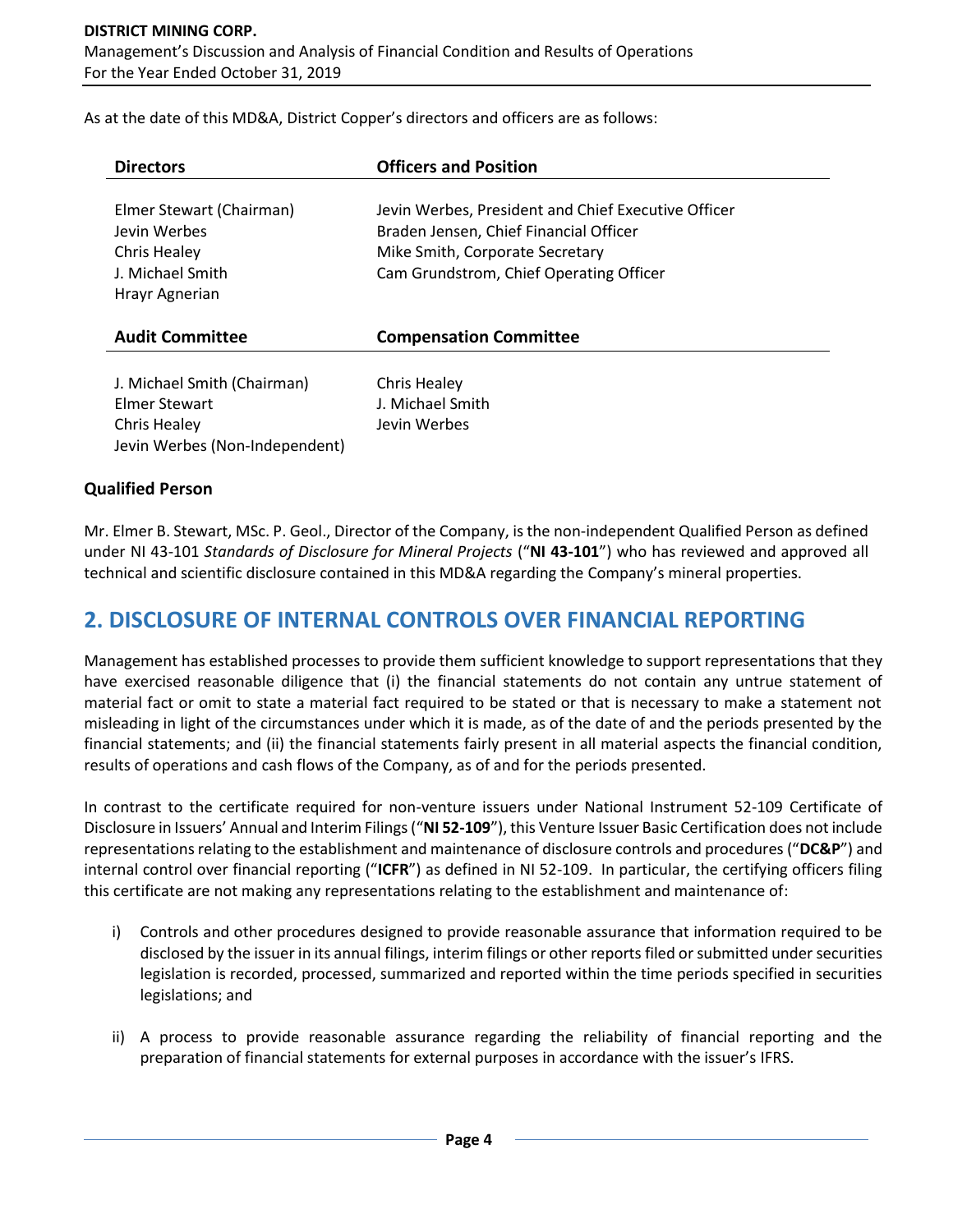The issuer's certifying officers are responsible for ensuring that processes are in place to provide them with enough knowledge to support the representations they are making in this certificate. Investors should be aware that inherent limitations on the ability of certifying officers of a venture issuer to design and implement on a costeffective basis DC&P and ICFR as defined in NI 52-109 may result in additional risks to the quality, reliability, transparency and timeliness of interim and annual filings and other reports provided under securities legislation.

## **3. FORWARD-LOOKING STATEMENTS**

Certain statements contained in this MD&A constitute "*forward-looking statements*" within the meaning of Canadian securities legislation. These forward-looking statements are made as of the date of this MD&A and the Company does not undertake to update any forward-looking statement that may be made from time to time by the Company or on its behalf, except in accordance with applicable laws.

Forward-looking statements relate to future events or future performance and reflect management's expectations or beliefs regarding future events and include, but are not limited to, statements with respect to the estimation of mineral reserves and resources, the realization of mineral resource and mineral reserve estimates, the timing and amount of estimated future production, costs of production, capital expenditures, success of mining operations, environmental risks, unanticipated reclamation expenses, title disputes or claims and limitations on insurance coverage. **Readers are cautioned that mineral resources that are not mineral reserves do not have demonstrated economic viability.**

Except for statements of historical fact relating to the Company, certain information contained herein constitutes forward-looking statements. The words "may", "will", "continue", "could", "should", "would", "suspect", "outlook", "believes", "plan", "anticipates", "estimate", "expects", "intends" and words and expressions of similar import are intended to identify forward-looking statements.

Forward-looking statements include, without limitation, information concerning possible or assumed future results of the Company's operations. These statements are not historical facts and only represent the Company's current beliefs as well as assumptions made by and information currently available to the Company concerning anticipated financial performance, business prospects, strategies, regulatory developments, development plans, exploration and development activities and commitments and future opportunities. Although management considers those assumptions to be reasonable based on information currently available to them, they may prove to be incorrect.

These statements are not guaranteeing of future performance and involve assumptions and risks and uncertainties that are difficult to predict. Therefore, actual results may differ materially from what is expressed, implied or forecasted in such forward-looking statements.

By their very nature, forward looking statements involve several known and unknown risks, uncertainties and other factors which may cause the actual results, performance, or achievements of the Company to be materially different from any future results, performance, or achievements expressed or implied by such forward-looking statements. Readers are cautioned not to place undue reliance on these forward-looking statements, and readers are advised to consider such forward-looking statements considering the risk factors set forth below and as further detailed in the "*Risks and Uncertainties*" section of this MD&A.

These risk factors include, but are not limited to, fluctuation in metal prices which are affected by numerous factors such as global supply and demand, inflation or deflation, global political and economic conditions; the Company's need for access to additional capital to explore and develop its projects; the risks inherent in the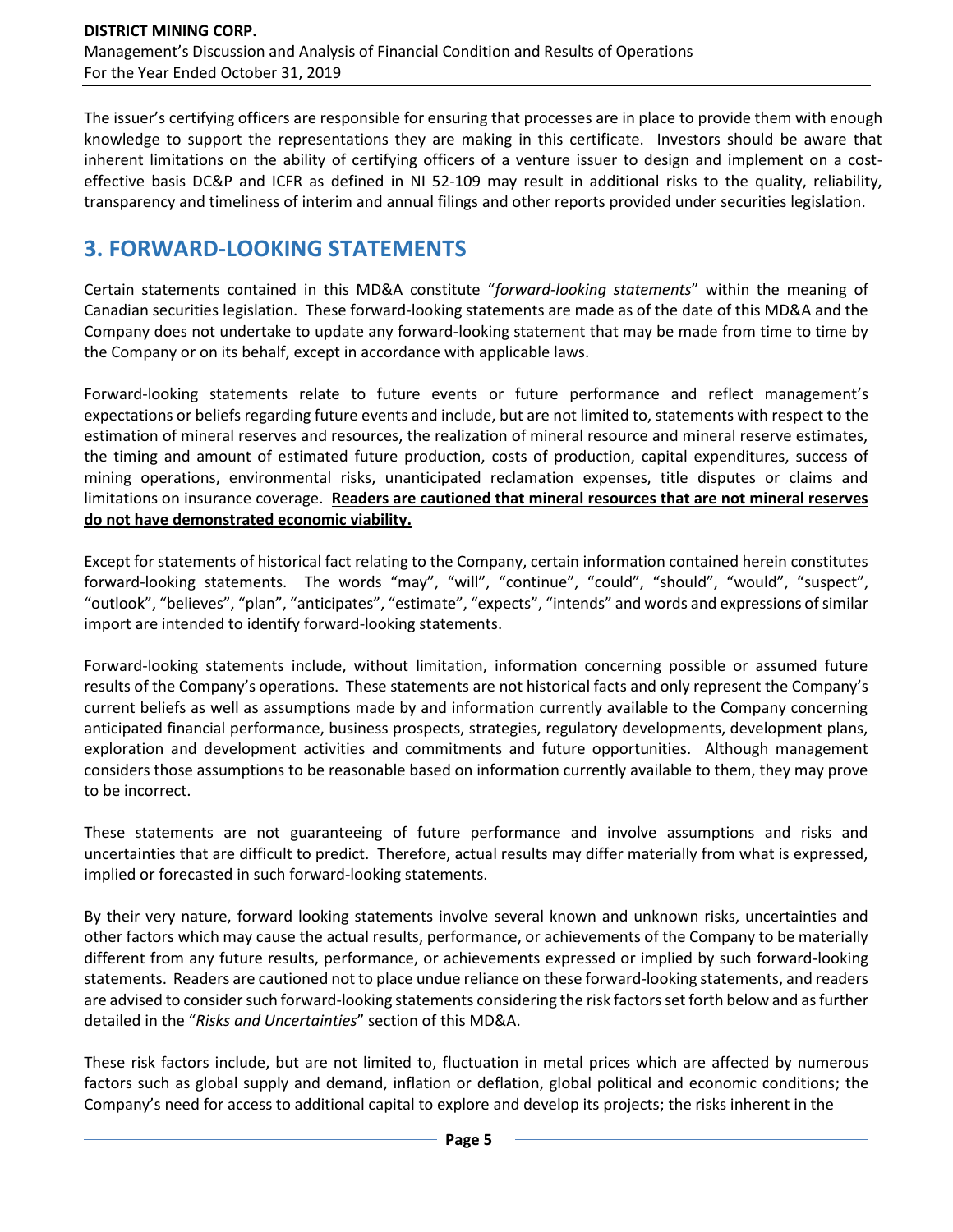exploration for and development of minerals including the risks of estimating the quantities and qualities of minerals, operating parameters and costs, receiving project permits and approvals, successful construction of mining and processing facilities, and uncertainty of ultimate profitability of mining operations; risks of litigation and other risks. The Company cautions that the foregoing list of factors that may affect future results is not exhaustive. When relying on any forward-looking statements in this MD&A to make decisions with respect to the Company, investors and others should carefully consider the risk factors set out in this MD&A and other uncertainties and potential events.

## **4. YEAR ENDED OCTOBER 31, 2019 HIGHLIGHTS AND SIGNIFICANT EVENTS**

- On December 10, 2018, District Copper received conditional TSX: V approval for its proposed acquisition of the Stony Lake Property.
- On February 8, 2019, the Company issued 5,900,000 flow-through units and 5,900,000 non-flow-through units at a cost of \$0.05 each per unit, pursuant to a private placement, for gross proceeds of \$590,000. Each flow-through unit consists of one common share and one-half share purchase warrant, which can be exercised at \$0.075 until August 8, 2020. Each non-flow-through unit consists of one common share and one share purchase warrant, which can be exercised at \$0.05 until August 8, 2020.

The warrants have an early acceleration provision wherein the warrants are callable upon 21 days' notice in the event the Company's shares trade at a price of \$0.12 per share or greater for a 14-day consecutive trading period at any time after June 9, 2019.

Finders' fees of 200,000 shares, valued at \$6,000, 300,000 warrants, valued at \$6,177, exercisable at \$0.05 until August 8, 2020, and legal fees of \$21,025 were paid with respect to this financing.

The value of the finders' warrants was calculated using Black Sholes with an exercise price of \$0.05, an expected life of 18 months, a volatility rate of 188.10% and a risk-free rate of 1.77%.

- On February 8, 2019, District Copper issued 40,000,000 shares to compete the Stony Lake property acquisition (see August 15, 2018 news release).
- On February 19, 2019, District Copper announced the 2019 exploration program on its 100% owned Stony Lake gold project located in the emerging Cape Ray/Valentine Lake gold district in central Newfoundland. The first phase of the exploration program consists of a high sensitivity airborne magnetometer and radiometric geophysical survey as well as mapping, prospecting and sampling on eight target areas within the property and follows the recommendations set out in the NI 43-101 Technical Report dated September 18, 2018.
- On May 7, 2019, District Copper announced that the summer exploration program on its 100% owned Stony Lake gold project, which covers 27 kilometers of the favourable Cape Ray/Valentine Lake trend, was underway. The summer program includes mapping, sampling and prospecting nine target areas and a property wide high sensitivity airborne aeromagnetic and radiometric survey. The mapping and sampling program are underway with the airborne geophysical survey expected to commence at the end of June 2019. Early results from the Rabbit Tracks and Frenchman's Pond targets have located large areas of epithermal style alteration and widespread weak to moderate concentrations of pyrite and arsenopyrite mineralization.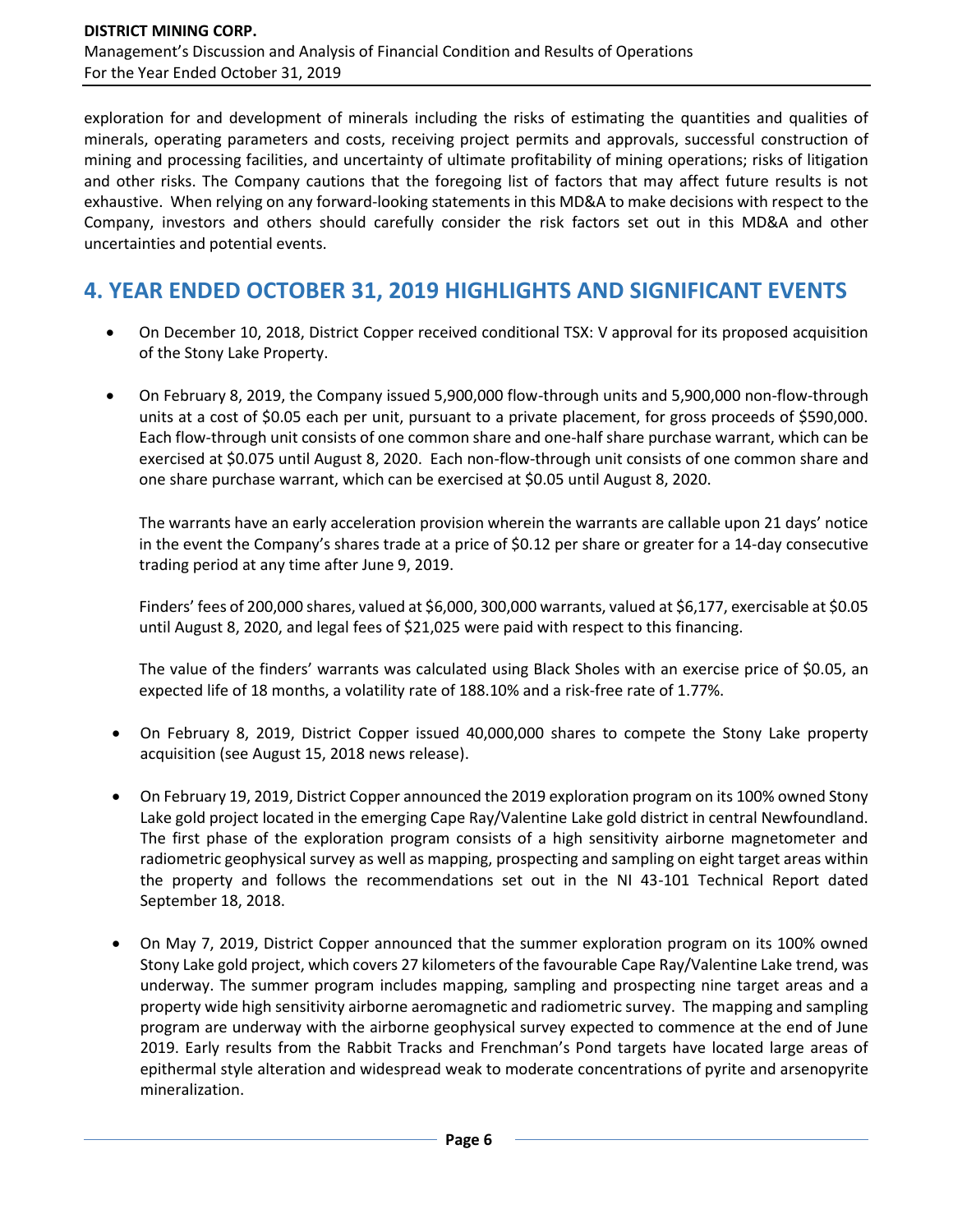- On May 13, 2019, District entered into two separate arm's length agreements to acquire the Duffitt and Island Pond properties (24 claims covering 600 hectares) located contiguous to and within its Stony Lake gold project. The Duffitt Claims were acquired for 300,000 common shares and a 0.75% NSR royalty from production. The Island Pond claims were acquired for a cash payment of \$4,000, 400,000 common shares and a 2.0% NSR royalty from production. District has retained the right to purchase one half of this NSR for \$1,000,000.
- On June 17, 2019, Mike Smith was appointed Corporate Secretary of District Copper.
- On August 7, 2019, District announced the analytical results from the recently completed prospecting and sampling results on its 100% owned Stony Lake gold project. The program identified eight areas of highly anomalous to low grade gold mineralization hosted in pyrite and arsenopyrite bearing (1-3% total sulphide) Quartz Feldspar Porphyry, reduced sandstone, quartz stockwork and quartz veins. Sericite, silica, ankerite, carbonate and chlorite alteration typically as pervasive alteration and envelopes around quartz stockwork and quartz veins as well as an arsenic-antimony-molybdenum geochemical association characterize the mineralization.

### *Subsequent to the Year Ended*

- On December 5, 2019, District filed a National Instrument 43-101 Technical Report on the Eaglehead Property, which was prepared by Robert A. (Bob) Lane, M.Sc., P.Geo. of Moose Mountain Technical Services as the Qualified Person. The Report recommended a future exploration program on the Eaglehead claims, requiring expenditures of approximately \$1,500,000. He further concluded that there were no current mineral resources attributed to the Eaglehead Property.
- On December 5, 2019, at the request of the Investment Industry Regulatory Organization of Canada and the TSX Venture Exchange, the Company clarified certain disclosures that were news released on SEDAR titled "**DISTRICT COPPER CORP. REPORTS ON EAGLEHEAD PROPERTY"** regarding the filing of the updated October 21, 2019 National Instrument 43-101, Technical Report on the Eaglehead Property, prepared by Robert A. (Bob) Lane, M.Sc., P.Geo. of Moose Mountain Technical Services. Specifically, the news release quoted the author as stating inter alia, *"that the Eaglehead porphyry Cu-Mo-Au-Ag Project is a Tier 1 Property (as defined by the TSX Venture Exchange)."* **The Eaglehead property does not satisfy the definition of a Tier 1 property per TSX Venture Exchange policies as the property has no mineral resources and/or mineral reserves.** The clarifying news release was disseminated to retract all references to the Eaglehead porphyry Cu-Mo-Au-Ag Project being a Tier 1 Property. The Company filed on SEDAR a revised technical report reflecting this change on December 9, 2019.

## **5. PROPERTY SUMMARY**

District Copper holds a 100% working interest in the Stony Lake gold project located in central newfoundland-Labrador, a 50% joint venture interest in the Matachewan gold project in Northern Ontario and a 100% working interest in the Eaglehead copper-gold porphyry project located in northwestern British Columbia.

In mid-2018, District's shifted its focus from the exploration for porphyry style copper deposits to the exploration of gold deposits in either emerging or established districts. The difficulty in funding early stage copper exploration projects, combined with improving capital markets for gold exploration projects, coupled with the opportunity to acquire an early stage gold project in an emerging gold district lead to the Company's shift in focus.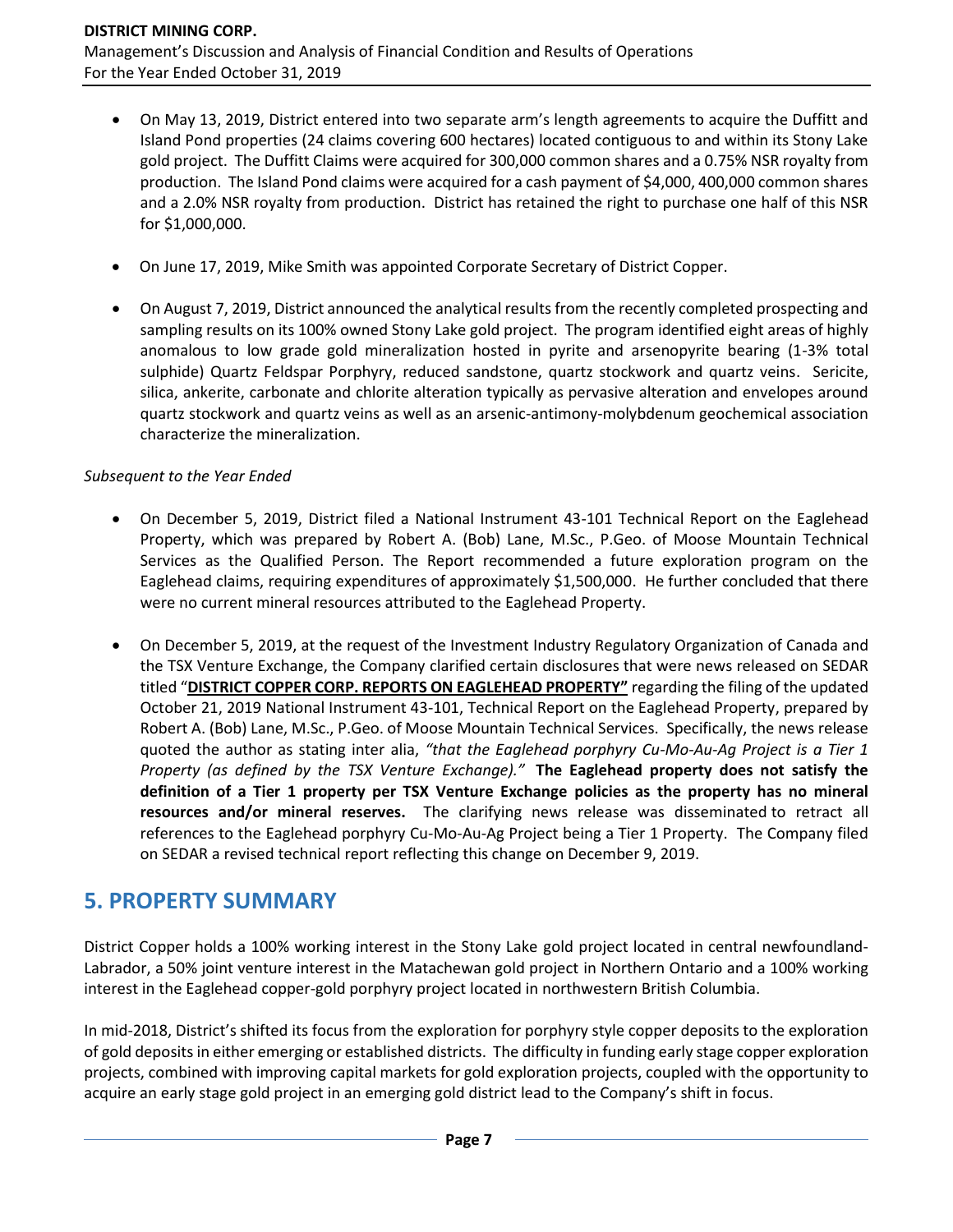### **Stony Lake Project**

In 2019, District acquired and focused all its exploration efforts on its 100% owned Stony Lake gold project (13,025ha) located on the Cape Ray/Valentine Lake (**"CRVL"**) structural trend in central Newfoundland. This structural trend is gaining considerable exploration interest subsequent to the discovery of several zones of highgrade gold mineralization, such as Sokoman Iron Corporation's ("**Sokoman**") Moosehead discovery, Antler Gold's Twilight zone and Marathon's Valentine Lake gold deposit. The work completed on the Stony Lake project suggests that the CRVL trend has potential to host several different styles of gold mineralization (see News Release dated August 7, 2019).

The Stony Lake project is subject to a 2.0% NSR if the price of gold is US \$2,000 per ounce or less and a 3% NSR if the price of gold is \$2,000 or greater per ounce.

The Stony Lake project covers approximately 27 km of strike length of the Cape Ray/Valentine Lake trend located between Sokoman's Moosehead discovery located approximately 3 kilometers to the northeast of the project boundary and the Twilight zone discovery to the southwest. Sokoman has reported a significant number of highgrade gold intersections from its Moosehead discovery including:

- Drill hole, MH-18-01, (see Sokoman news release dated July 24, 2017) returned 11.9 m of 44.96 g Au/t from 109.0 m to 120.9 m,
- Drill hole MH-18-08 intersected 1.05 m of 207.1 g Au/t from 8.50 to 9.55m and 2.28m of 42.36 g Au/t from 33.07 to 35.35m (see Sokoman news release dated August 28, 2018), and
- MH-19-62 intersected 33.59 g Au/t over a 4.80 m core length (see Sokoman news release dated April 24, 2019).

### **Historical Exploration Results**

The historical exploration activities and results on the property have been reported by District in previous news releases and summarized in a National Instrument 43-101 Technical Report entitled "Compilation of Historical Geological, Geochemical and Geophysical Exploration Work Carried out Over the Stony Lake Epithermal Gold Project, Grand Falls-Bishops Falls Area, Central Newfoundland" prepared by Larry Pilgrim, P. Geo as Qualified Person with an effective date of September 18, 2018.

Despite the cursory nature of the exploration for gold mineralization over and around the Stony lake project area, historical exploration located a number of gold showings and gold geochemical anomalies including:

- 18 known gold occurrences that exhibit epithermal style alteration and mineralization in bedrock/sub crop with rock grab sample results of up to 15.1 g Au/t,
- Soil, till and lake sediment sampling has identified multiple, coincident, large gold geochemical anomalies,
- lower-grade (<4 g Au/t) auriferous alteration zones (argillic and silicification),
- linear quartz-rich zones with gold concentration ranging from highly anomalous to gold values up to 15.1 g Au/t.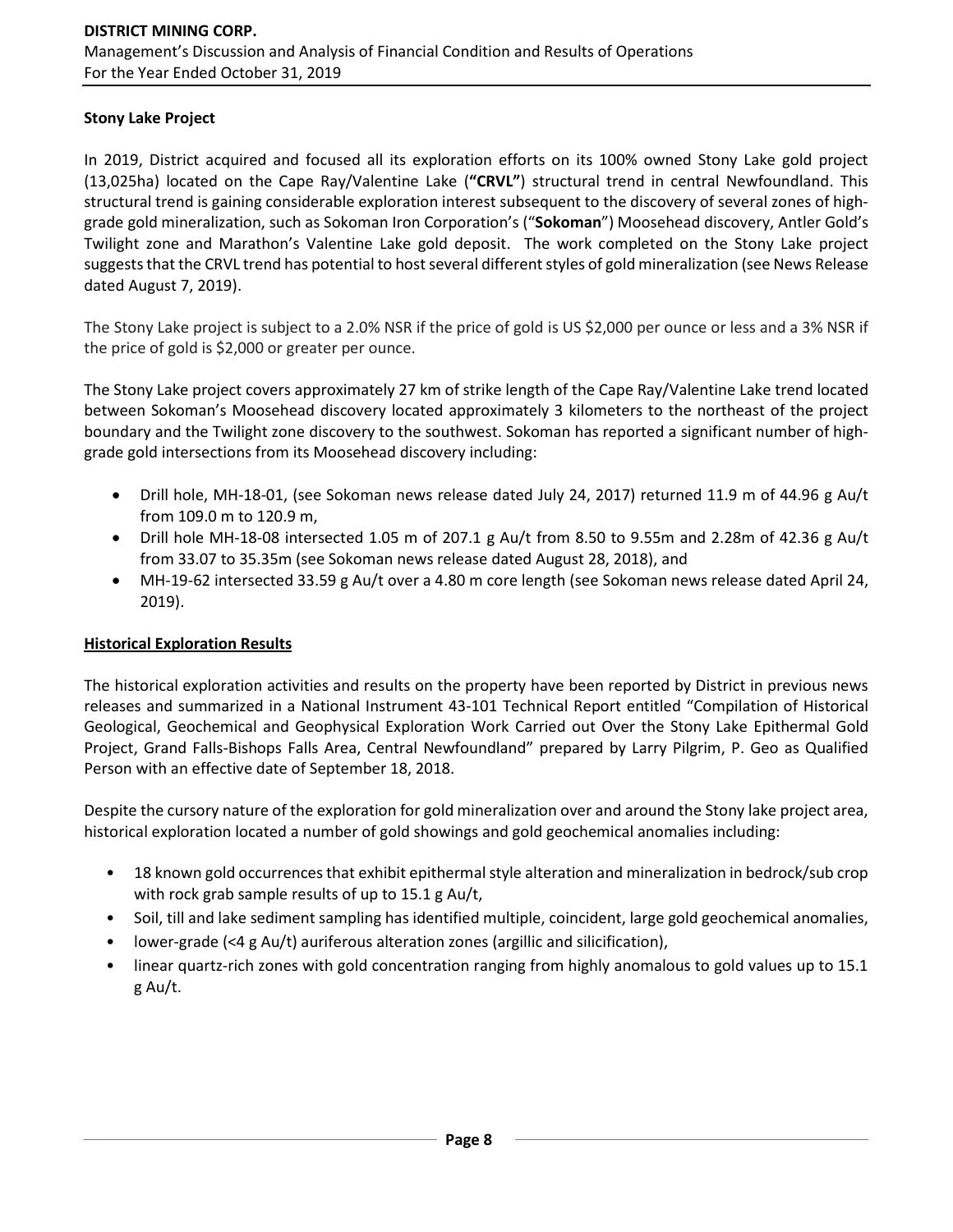#### **2019 Exploration Program**

In 2019, a total of \$251,318 was spent on mapping, prospecting, sampling, analytical results and a property wide airborne magnetometer and radiometric survey to map bedrock lithologies, structural features and areas of structurally controlled potassic alteration. The airborne geophysical survey was completed in August 2019 and the final report on the results and interpretation of the airborne survey were received in late November. The results and interpretation of the airborne geophysical survey is currently under review.

During 2019, 286 bedrock samples were collected for gold and multi-element analysis from nine separate areas of the property that were prospected and mapped for lithologies, alterations, and styles of mineralization.

The 2019 field program covered the northern portion of the property and identified eight areas of anomalous to low grade gold mineralization (greater than 50 ppb to over 4,000 ppb gold). The gold mineralization in each zone remains open along strike.

The statistical data for gold and pathfinder elements for the 286 samples are listed in the table below.

|                | Gold (ppb) | Arsenic (ppm) | Antimony (ppm) | Molybdenum (ppm) |
|----------------|------------|---------------|----------------|------------------|
| <b>Median</b>  | 60         | 89            |                | 0.4              |
| Average        | 215        | 1,052         | 10.5           | 1.6              |
| <b>Minimum</b> |            |               | ${}_{< 0.1}$   | $<$ 0.1 $\,$     |
| <b>Maximum</b> | 4,026      | 10,000        | 1,652          | 60.2             |

*(ppb)=parts per billion, (ppm)=parts per million, detection limit for gold is 5 ppb, numbers in the above table have been rounded.*

The statistical analysis by lithology for samples containing greater than 50 ppb gold are listed below.

| Lithology      | <b>Element</b> | <b>Median</b> | Average | Min | <b>Max</b> | # of Samples |
|----------------|----------------|---------------|---------|-----|------------|--------------|
| <b>QFP</b>     | Gold (ppm)     | 266           | 388     | 50  | 1,702      | 26           |
|                | Arsenic (ppm)  | 3,168         | 3,159   | 200 | 6,181      |              |
| Stockwork/Vein | Gold (ppm)     | 124           | 601     | 50  | 4,026      | 18           |
|                | Arsenic (ppm)  | 99            | 394     |     | 3,468      |              |
| Sandstone      | Gold (ppm)     | 158           | 349     | 50  | 1,744      | 63           |
|                | Arsenic (ppm)  | 2,165         | 2,690   |     | 10,000     |              |

*QFP=Quartz Feldspar Porphyry. The number in the above table have been rounded.*

The property is covered by glacial overburden, swamp and thick forest with outcrop and sub crop exposure estimated to be less than 1% which hampered the mapping and prospecting program. Road access is generally good.

Five of the eight zones of anomalous to low grade gold mineralization lies within a northeast-southwest trending corridor located close to the western side of the property. Sampling to the west (Twin Pond area) and to the east (Moccasin Lake area) of the corridor returned low (less than 20 ppb) gold concentrations. The significant (greater than 50 ppb) gold concentrations occur in pyrite and arsenopyrite bearing, altered sandstone and siltstones, Quartz Feldspar porphyry dikes, thin quartz veins and veinlets and sheeted quartz veins.

The bedrock geology underlying, the areas of anomalous to low concentrations of gold mineralization consists of pyrite and arsenopyrite (1-3% total sulfide) bearing Quartz Feldspar porphyry dikes that intruded sandstones and siltstones of the Wigwam formation. The Quartz Feldspar porphyry dikes are interpreted to be the source of the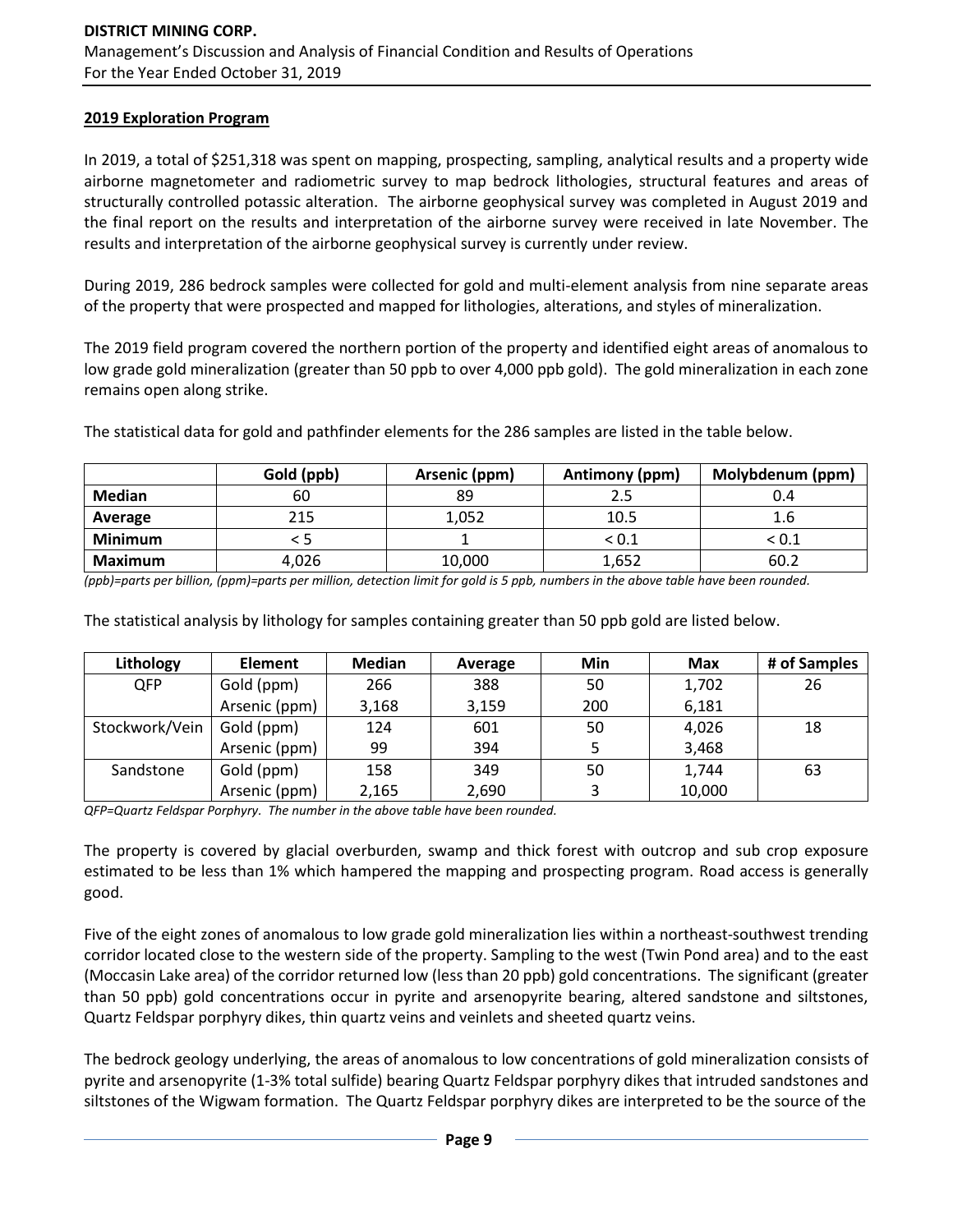pyrite and arsenopyrite in the sandstones and siltstones. Several altered mafic dikes have also been observed in these areas. In the southwest portion of the project, the areas of anomalous to low grade gold mineralization are primarily underlain by pyrite and arsenopyrite bearing reduced, sandstones and siltstones that exhibit variable intensities of silicification.

The alterations associated with the zones of anomalous to low grade gold mineralization consist of sporadic to pervasive silicification and sericitization as well as sporadic chlorite, carbonate and ankerite (iron carbonate) alteration. The carbonate alteration (carbonate and ankerite) is more pronounced in the quartz veins and sheeted quartz veinlets. Pyrite and arsenopyrite are ubiquitous to all rock samples containing greater than 50 ppb gold. In rare instances stibnite and galena were also observed.

In the northern portion of the corridor; three northeast-southwest trending parallel zones (approximately 400m apart) of anomalous to low grade gold mineralization have been identified. The first zone measures 600m by 200m and is located approximately 400m east of the second zone that measures approximately 1,600m by 600m. The mineralization in both zones remains open to the northeast and southwest. The third zone located approximately 400m west of the second zone is a 6,000m long, northeast-southwest linear trend hosting five areas of anomalous to low grade gold mineralization that remains open to extension. This zone is associated with a prominent topographic lineament that is interpreted to be the surface expression of a regional scale fault zone. The results of the airborne survey should be helpful in confirming this interpretation. The northeast end of zone 3 is referred to as the Rabbit Tracks area where historical exploration has outlined low grade gold mineralization.

To the southwest of Zone 3, anomalous to low grade gold mineralization has been located over an area of 1,400m by 400m around Frenchman's Pond and over a 400m by 200m area south of Tumbler Lake. The mineralization in both zones remain open along strike to the northeast and southwest. Three other areas (2-3 samples) with anomalous gold values; Caters Pond (52-383 ppb gold), Island Pond (86-489 ppb gold) and Big Rocky Pond (801- 4,026 ppb gold) have been identified that require additional prospecting and mapping. The south end (50%) of the property has not been prospected.

The style of mineralization, gold values, alteration and mineralized structures suggest the potential for a sediment hosted intrusion related gold environment. This type of gold mineralization is characterized by large tonnes of low grade (0.5 -2.0 g/t) gold mineralization and represent some of the largest gold deposits in the world. Sediment hosted intrusion related gold mineralization is characterized by faulted and folded siliciclastic rocks, granitic intrusions, regional scale faults, sericite with late carbonate alteration, mineralization hosted in sheeted veinlets, stockwork, disseminated and vein swarms and a gold, silver, bismuth, tungsten and molybdenum geochemical associations.

With receipt of the final report on the airborne geophysical survey, District is compiling the 2019 exploration results looking at the regional and secondary structural settings of the areas of anomalous to low grade gold mineralization outlined to date. It is expected that the compilation should also be helpful in defining extensions to the known areas of mineralization, outlining additional structural targets and defining areas of alteration related to gold mineralization for follow-up in 2020.

### **Eaglehead Property**

The Company owns 100% of the Eaglehead copper-molybdenum-gold property; an exploration stage project (15,956 Ha) located in the Liard Mining District in northern British Columbia, 40 kilometers east of Dease Lake.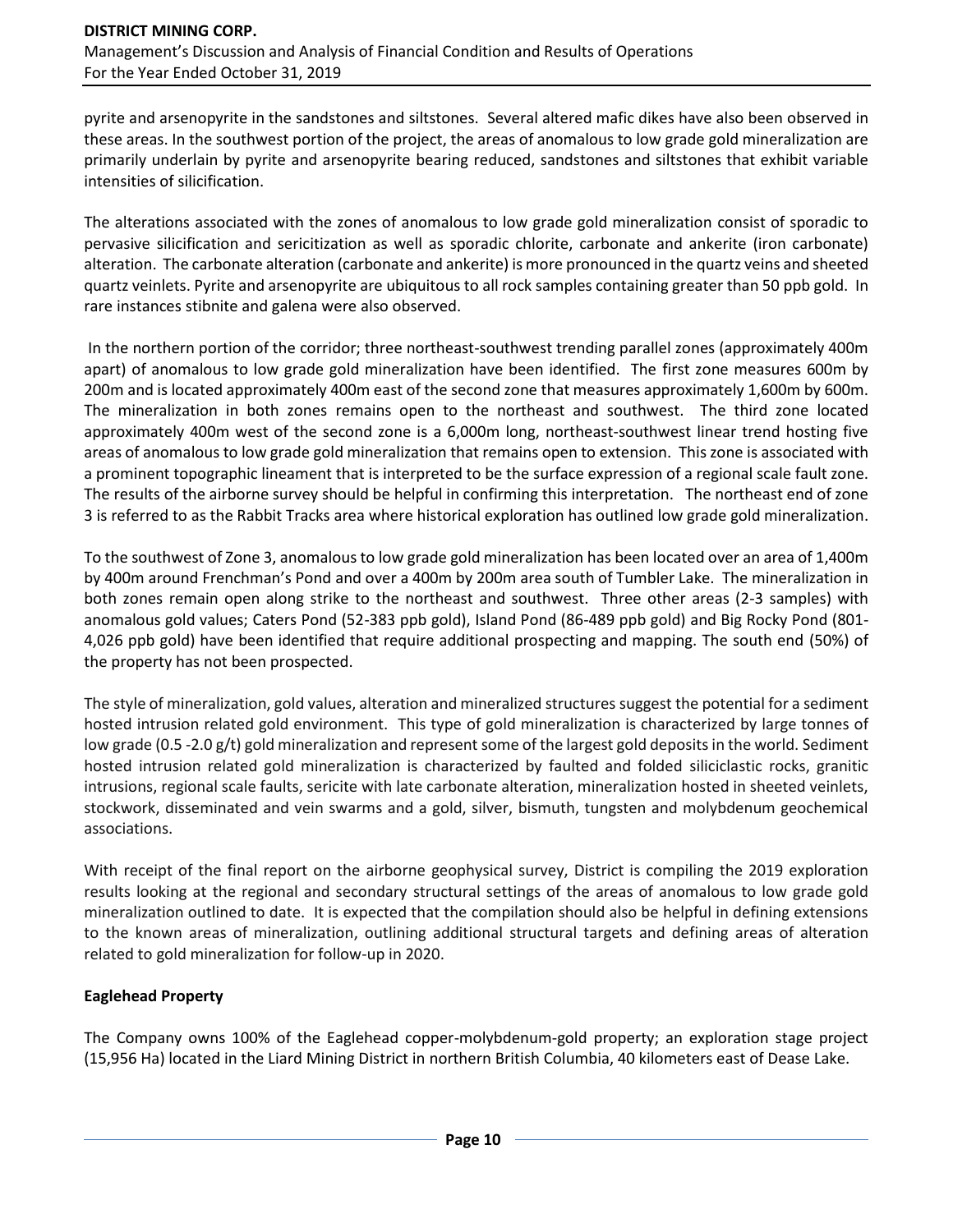Subsequent to the year end, District filed on SEDAR a National Instrument 43-101 Technical Report dated October 21, 2019 on the Eaglehead Property prepared by Robert A. (Bob) Lane, M.Sc, P.Geo. of Moose Mountain Technical Services as Qualified Person.

The Report recommended a future exploration program on the Eaglehead Claims requiring expenditures of approximately \$1,500,000 and concludes that there are no current mineral resources or mineral reserves attributed to the Eaglehead Property. The Technical Report indicates that the Eaglehead porphyry Cu-Mo-Au-Ag Property has considerable merit and that further exploration is warranted to more fully evaluate the potential of the Project to host an economic calc-alkalic porphyry Cu-Mo-Au-Ag deposit.

District has placed the Eaglehead project on Care and Maintenance and has no plans to conduct exploration on the project in the near term. For the year ended October 31, 2019, District incurred exploration expenses of \$102,406 primarily related to camp repairs (due to animal inflicted damage) as well as sample inventory, storage charges and helicopter support.

#### **Matachewan Gold Project**

The Matachewan Gold project (formerly the Whiskey Jack project) is a joint venture with O3 Mining Inc (formerly Alexandra Minerals) and District Copper Corp. The joint venture is shares on a 50:50 basis with O3 acting as Operator of the Joint Venture. The project consists of 86 single and boundary cells (1,328 hectares) located in the southwest portion of Cairo Township in the Timiskaming Mining District, Province of Ontario, NTS sheet 41P/15. The project is located approximately 5 kms east of Alamos Gold Inc's Young Davidson gold mine and 1.5 km east of the town of Matachewan. The property is subject to a 3% NSR from production. Upon receipt of payments totalling \$1 million pursuant to the NSR, the NSR payable from production is reduced to 2%.

Due to the lack of expenditures on this project over the past few years and the Company's previous focus on copper exploration, District wrote down the value of the project to \$1. With the change in focus to gold exploration, District is proposing an exploration program for 2020 to O3 Mining Inc. for consideration.

The Matachewan property is located approximately 5 kms east of the Young Davidson Mine. The Young Davidson mine is a mid-tier (180,000 to 190,000 ozs per year - Alamos Gold's 2019 production guidance) underground producing gold mine with proven and probable reserves of 37.9 Mt grading 2.67 g/t gold containing 3.26 million ounces of gold as at December 2018.

The Matachewan property lies within Matachewan gold district in the southwest portion of the Abitibi Greenstone belt. The Abitibi Greenstone belt hosts the Kirkland-Larder Lake trend along which the Val D'Or, Cadillac, Rouyn-Noranda, Kirkland Lake, and Matachewan gold districts occur. These gold districts are reported to have a combined historic production of 34 million ounces of gold. The Larder Lake-Cadillac Break is interpreted to be the main structural control on gold mineralization in the Young-Davidson deposit and in the Matachewan gold district.

The exploration model for the Matachewan property is gold bearing sulphide mineralization like the Young Davidson Mine within shear hosted, sub-vertical, silica and carbonate altered structures in mafic volcanics and syenite and dioritic intrusive associated with the Larder Lake-Cadillac Break.

The property is underlain by an assemblage of mafic to ultra-mafic volcanic rocks and numerous porphyritic syenite to quartz diorite intrusive on the eastern portion of the property. A prominent north-south trending diabase dike swarm like that which occurs on the Young Davidson property occur from the center toward the east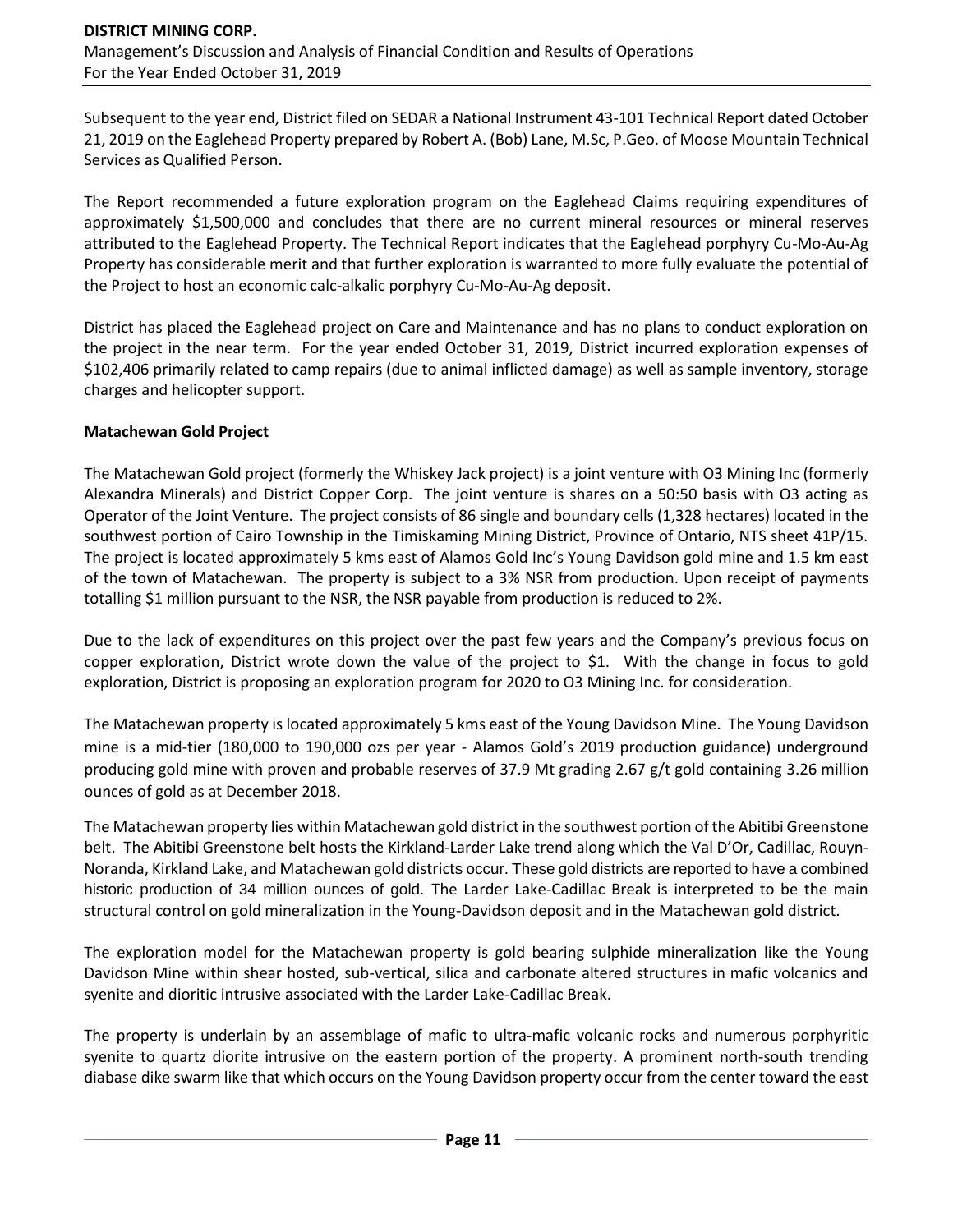side of the project. It is interpreted that the major east-northeast trending deformation zone that crosses the center of the property is a splay fault off the Larder Lake-Cadillac Break structure.

Historical exploration of the property reported gold assays from pyritic chert in proximity to grey porphyritic syenites of 2,500 ppb (2.5g/t) and 5,900 ppb (5.9g/t) over 2 meter samples from trench 9A and grab samples of 64,800 ppb (64.8g/t), 14,400 ppb (14.4 g/t), 2,380 ppb (2.38g/t) and 940 ppb and 690 ppb from the bedrock around trench 9A (Brisbane 1981).

Exploration completed by District's processor company in 2003 consisted of surface sampling, a limited ground geophysical survey and a small diamond drilling program. This work reported gold mineralization in quartz veins in mafic volcanics, weakly pyritic altered volcanics, iron formation, pyritic interflow sediments, green carbonate altered zones and in weakly pyritic syenite intrusive. Two rock chip samples of volcanic breccia are reported to have assayed 1,445ppb (1.45g/t) and 1,090ppb (1.09 g/t) each over a 3m interval. The geophysical survey defined eleven targets within the property that exhibit chargeability, resistivity and magnetic signatures.

The limited diamond drilling program completed in 2008 intersected several intervals of gold mineralization including 2.25 g/t Au over 6m, 4.14 g/t Au over 1.5m, and 5.34 g/t Au over 1.5m. No follow-up drilling of these mineralized intervals has been completed. Unfortunately, most of the technical data generated by the prior trenching and drilling programs is not available for review as is typical with long life projects that have been explored by several exploration companies.

|                                               | October 31, 2019 |             |    |                  |                  |            |  |
|-----------------------------------------------|------------------|-------------|----|------------------|------------------|------------|--|
|                                               |                  |             |    | October 31, 2018 | October 31, 2017 |            |  |
|                                               |                  | Year Ended  |    | Year Ended       | Year Ended       |            |  |
| Loss before non-operating items               | \$               | 435.375     | \$ | 788,914          | \$               | 270,206    |  |
| Net loss                                      |                  | 11,255,215  |    | 669,555          |                  | 287,986    |  |
| Comprehensive loss                            |                  | 11,255,215  |    | 669,555          |                  | 269,486    |  |
| <b>Basic and Diluted Loss per Share</b>       | Ś                | 0.09        | \$ | 0.01             | \$               | 0.01       |  |
|                                               |                  |             |    |                  |                  |            |  |
| Weighted Average Number of Shares Outstanding |                  | 122,292,303 |    | 70,065,400       |                  | 51,616,468 |  |
|                                               |                  |             |    |                  |                  |            |  |
| <b>Financial Position</b>                     |                  |             |    |                  |                  |            |  |
| Total assets                                  | \$               | 3,070,105   | S  | 12,677,471       | S                | 10,847,205 |  |
| Non-current liabilities                       | Ś                | 237.218     |    | 235.327          |                  | 138.133    |  |

## **6. SELECTED ANNUAL RESULTS**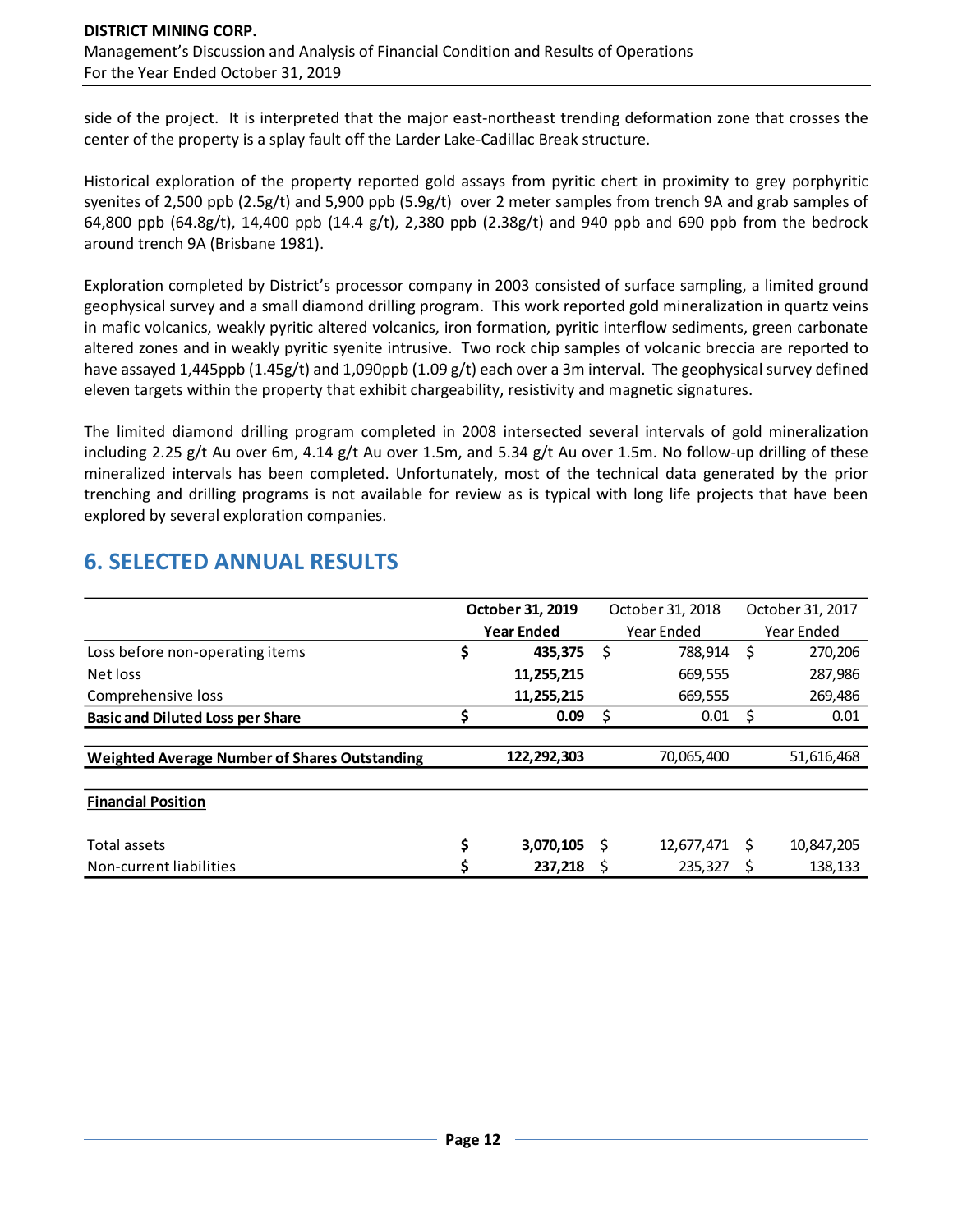# **7. SUMMARY OF QUARTERLY RESULTS**

The quarterly results are as follows:

|                                                            | October 31, 2019 |        | July 31, 2019  |        | April 30, 2019 | January 31, 2019 |
|------------------------------------------------------------|------------------|--------|----------------|--------|----------------|------------------|
|                                                            | 3 Months Ended   |        | 3 Months Ended |        | 3 Months Ended | 3 Months Ended   |
| Loss before non-operating items                            |                  | 93.904 |                | 72,294 | 181.890        | 87,287           |
| Net loss                                                   |                  | 88,310 |                | 55,442 | 11,057,239     | 54,224           |
| Net Loss per common share, basic and diluted               |                  | 0.00   |                | 0.00   | 0.08           | 0.00             |
| Comprehensive loss                                         |                  | 92,058 |                | 55.442 | 11,057,239     | 54,224           |
| Net Comprehensive loss per common share, basic and diluted |                  | 0.00   |                | 0.00   | 0.08           | 0.00             |

|                                                            | October 31, 2018 | July 31, 2018  | April 30, 2018 | January 31, 2018 |
|------------------------------------------------------------|------------------|----------------|----------------|------------------|
|                                                            | 3 Months Ended   | 3 Months Ended | 3 Months Ended | 3 Months Ended   |
| Loss before non-operating items                            | 155.119          | 284.581        | 272.207        | 77,007           |
| Net loss                                                   | 36.845           | 284.099        | 271.988        | 76,623           |
| Net Loss per common share, basic and diluted               | 0.00             | 0.00           | 0.00           | 0.00             |
| Comprehensive loss                                         | 36.845           | 284.099        | 271.988        | 76,623           |
| Net Comprehensive loss per common share, basic and diluted | 0.00             | 0.00           | 0.00           | 0.00             |

The Company's quarterly operating expenses increased in Q4 2019 compared to Q3 2019 due to the year-end accounting fee accrual.

## **8. DISCUSSION OF OPERATIONS**

## **Year Ended October 31, 2019 Compared to Year Ended October 31, 2018**

For the year ended October 31, 2019, the Company recorded a comprehensive loss of \$11,255,215 or \$0.09 per share compared to a comprehensive loss of \$669,555 or \$0.01 per share in the comparable year ended October 31, 2018. The increase in comprehensive loss is due to the impairment of the Eaglehead property and the increase in promotion, offset by a decrease in consulting fees.

|                        | <b>Year Ended</b><br>October 31, 2019 | <b>Year Ended</b><br>October 31, 2018 | <b>Discussion</b>                                                                                      |
|------------------------|---------------------------------------|---------------------------------------|--------------------------------------------------------------------------------------------------------|
| <b>Accretion</b>       | \$1,891                               | \$92                                  | Accretion increased due to the<br>decommissioning provision being<br>revised and increased in Q4 2018. |
| <b>Consulting Fees</b> | \$249,300                             | \$588,936                             | Consulting fees decreased due to less<br>consultants being used in 2019.                               |
| <b>Director Fees</b>   | \$18,500                              | \$20,000                              | Directors' fees remained relatively<br>unchanged.                                                      |
| <b>Office</b>          | \$15,337                              | \$21,250                              | Office expenses decreased due to an<br>overall decrease in activity.                                   |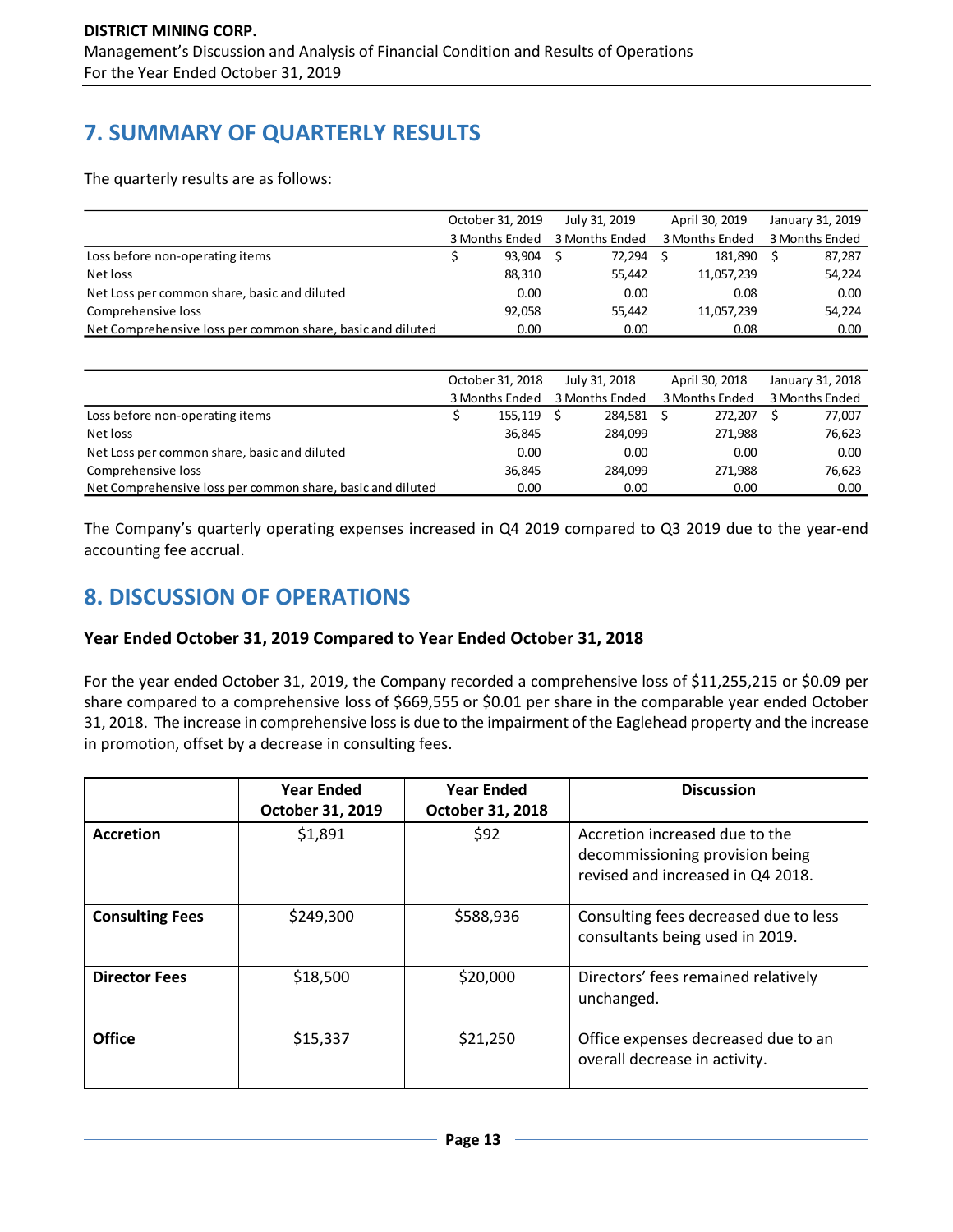### **DISTRICT MINING CORP.**

Management's Discussion and Analysis of Financial Condition and Results of Operations For the Year Ended October 31, 2019

|                           | <b>Year Ended</b> | <b>Year Ended</b> | <b>Discussion</b>                                    |
|---------------------------|-------------------|-------------------|------------------------------------------------------|
|                           | October 31, 2019  | October 31, 2018  |                                                      |
| <b>Professional Fees</b>  | \$56,301          | \$31,044          | Professional fees increased due to the               |
|                           |                   |                   | accounting accrual at the end of 2019                |
|                           |                   |                   | and the acquisition of Stony Lake.                   |
|                           |                   |                   |                                                      |
| <b>Promotion and</b>      | \$41,984          | \$10,593          | Promotion and entertainment increased                |
| <b>Entertainment</b>      |                   |                   | due to the digital marketing campaign<br>in Q2 2019. |
| Rent                      | \$19,000          | \$21,000          | Rent decreased slightly due to a                     |
|                           |                   |                   | reduction in rent in Q4 2019.                        |
| <b>Shareholder</b>        | \$16,462          | \$26,919          | Shareholder communications decreased                 |
| <b>Communications</b>     |                   |                   | due to the Company securing a flat                   |
|                           |                   |                   | monthly fee for news releases in 2019.               |
|                           |                   |                   |                                                      |
| <b>Transfer Agent and</b> | \$16,600          | \$47,487          | Transfer agent and regulatory fees                   |
| <b>Regulatory Fees</b>    |                   |                   | decreased due decreased activity during<br>2019.     |
|                           |                   |                   |                                                      |
| <b>Travel</b>             | \$Nil             | \$21,593          | Travel decreased due to there being no               |
|                           |                   |                   | travel in 2019.                                      |
|                           |                   |                   |                                                      |
| Flow-Through              | ( \$145, 942)     | ( \$118, 275)     | Flow-through premium income                          |
| <b>Premium Income</b>     |                   |                   | increased due to the remainder of the                |
|                           |                   |                   | Q3 2018 and a large portion of the Q2                |
|                           |                   |                   | 2019 flow-through renunciation                       |
|                           |                   |                   | amounts being spent in 2019.                         |
| <b>Interest Income</b>    | (51, 255)         | (51,084)          | Interest income remained relatively                  |
|                           |                   |                   | unchanged.                                           |
| Impairment of             | \$10,967,037      | <b>\$Nil</b>      | Mineral property write-off increased                 |
| Property                  |                   |                   | due to the impairment of the Eaglehead               |
|                           |                   |                   | property in 2019.                                    |

## **9. LIQUIDITY AND CAPITAL RESOURCES**

### **Liquidity**

As an exploration company, District has no regular cash in-flow from operations, and the level of operations is principally a function of availability of capital resources. To date, the principal source of funding has been equity financing.

As at October 31, 2019, the Company had a cash balance of \$50,184 (October 31, 2018 - \$373,434). For the foreseeable future, the Company will continue to seek capital through the issuance of equity, strategic alliances or joint ventures and debt.

Major expenditures are required to establish mineral reserves, to develop metallurgical processes and to construct mining and processing facilities at a site. The recoverability of valuations assigned to exploration and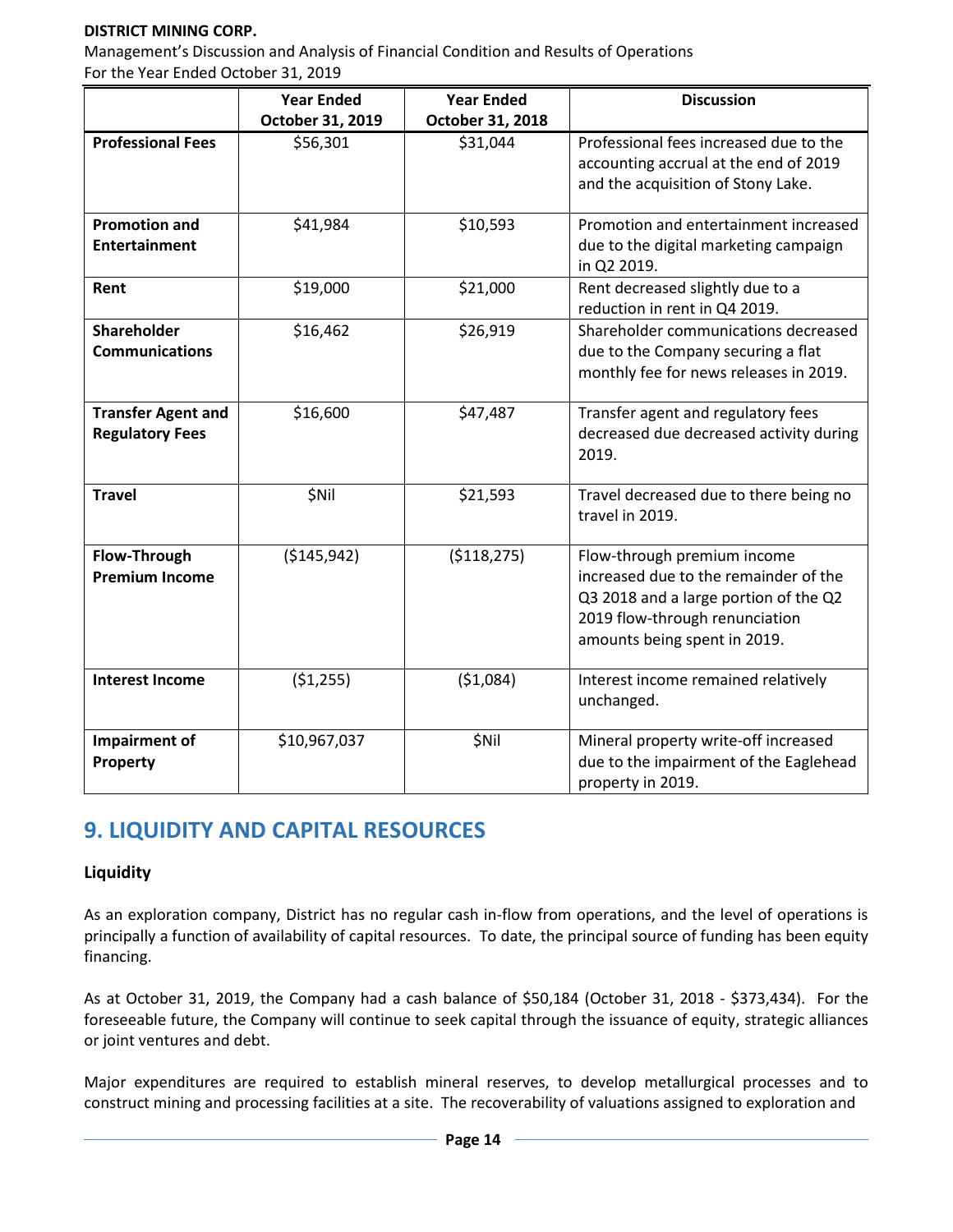development mineral properties are dependent upon the discovery of economically recoverable reserves, the ability to obtain necessary financing to complete exploration, development and future profitable production or proceeds from disposition of mineral assets.

Management reviews the carrying value of the Company's interest in each property and where necessary, exploration and evaluation mineral properties are written down to their estimated recoverable amount or written off.

Although management has made its best estimate of these factors, it is reasonably possible that certain events could adversely affect management's estimates of recoverable amounts and the need for, as well as the amount of, provision for impairment in the carrying value of exploration properties and related assets.

Many factors influence the Company's ability to raise funds, and there is no assurance that the Company will be successful in obtaining adequate financing and at favorable terms for these or other purposes including general working capital purposes. District's audited annual financial statements have been prepared on a going concern basis, which contemplates the realization of assets and settlement of liabilities in the normal course of business for the foreseeable future. Realization values may be substantially different from carrying values, as shown, and these financial statements do not give effect to the adjustment that would be necessary to the carrying values and classifications of assets and liabilities should District be unable to continue as a going concern.

## **Working Capital**

As at October 31, 2019, District had a negative working capital of \$96,781 (October 31, 2018 – \$184,162). The working capital decreased in Q4 2019 compared to Q4 2018 due to their only being one equity raise during 2019, which was less than the amounts spent over the year. The Company manages its working capital by tightly controlling its operational and property spending. Due to the planned exploration of the Stony Lake gold project in fiscal 2020, District intends to continue to incur expenditures without revenues, and accumulate operating losses. Therefore, the Company's continuance as a going concern is dependent upon its ability to obtain adequate financing necessary to fund future exploration and development. It is not possible to predict whether future financing efforts will be successful or whether financing on favorable terms will be available.

District has no long-term debt and no long-term liabilities, other than its decommissioning provision of \$237,218 (October 31, 2018 - \$235,327). The Company has no capital lease obligations, operating or any other long-term obligations, other than its monthly office rent of \$1,750.

### **Cash Flow Highlights**

|                                            |   | <b>Year Ended</b> | Year Ended       |
|--------------------------------------------|---|-------------------|------------------|
|                                            |   | October 31, 2019  | October 31, 2018 |
| Cash used in operating activities          | S | (411, 178)        | (779, 685)       |
| Cash used in investing activities          |   | (481, 047)        | (674, 478)       |
| Cash provided by financing activities      |   | 568,975           | 1,755,549        |
| Increase/(decrease) in cash for the period |   | (323,250)         | 301,386          |
| Cash, beginning of year                    |   | 373,434           | 72,048           |
| Cash, End of Year                          |   | 50,184            | 373,434          |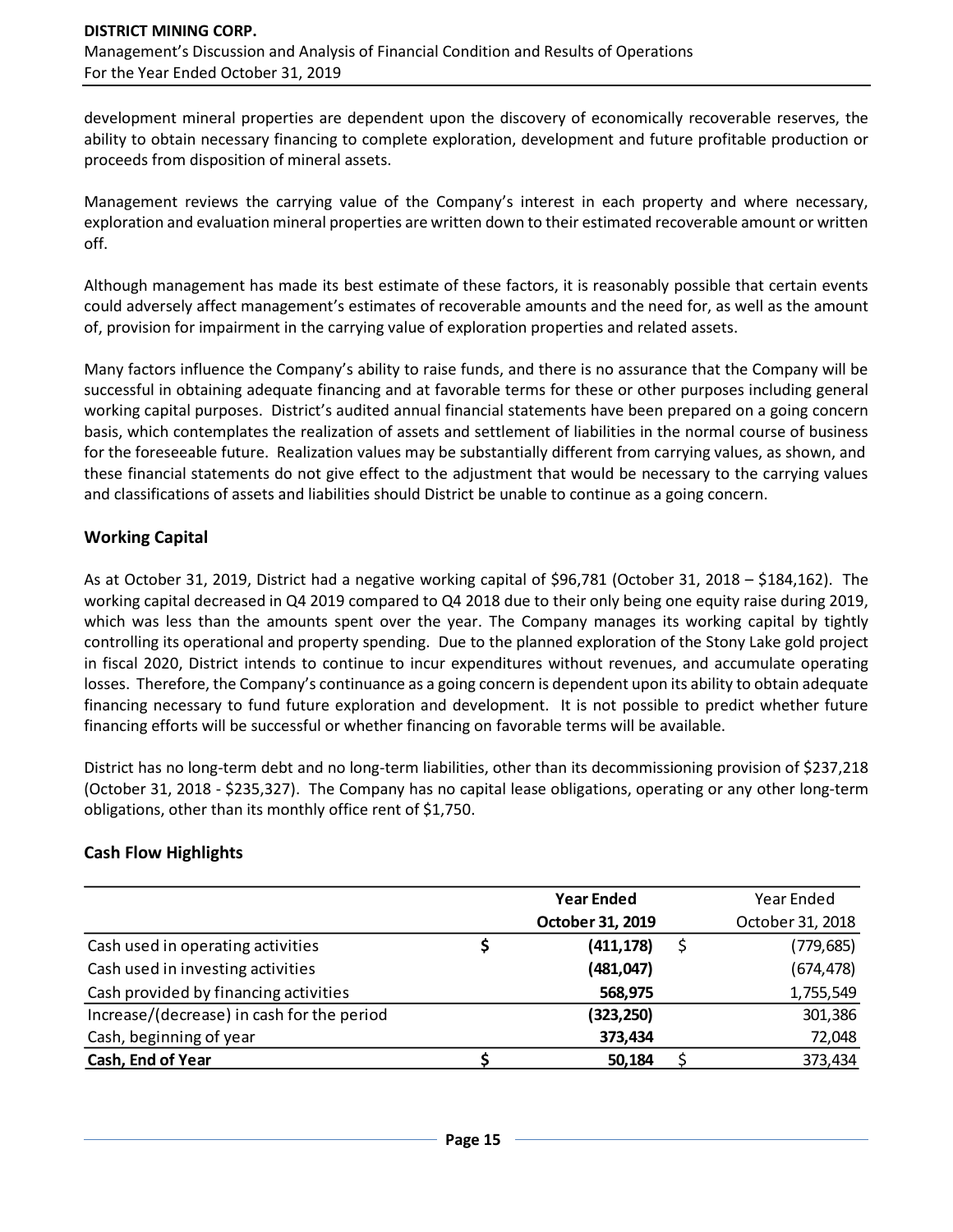### **Capital Risk Management**

District Copper's capital structure consists of common shares, stock options and warrants. The Company manages its capital structure and adjusts it, based on available funds, to support the acquisition and exploration of mineral properties. The Board does not establish quantitative returns on capital criteria for management.

The properties in which District currently has an interest are in the exploration stage. As such, the Company is dependent on external financing to fund its activities. To carry out and pay for planned exploration and development, along with operating administrative costs, the Company will fund such costs out of anticipated future working capital predicated upon additional amounts being raised.

Management reviews its capital management approach on an ongoing basis and believes that this approach, given the relative size of the Company, is reasonable. There were no changes in the Company's approach to capital management during the year ended October 31, 2019. The Company's invests its surplus cash in highly liquid short-term interest-bearing investments with maturities of three months or less from the original date of acquisition, all held with major Canadian financial institutions.

## **10. TRANSACTIONS WITH RELATED PARTIES**

Key management personnel are the persons responsible for the planning, directing and controlling of the Company's activities, and include executive directors, as well as entities controlled by such persons.

At October 31, 2019, included in accounts payable and accrued liabilities is \$26,875 (October 31, 2018 – \$3,125) owing to a company controlled by Calico Management Corp. (Jevin Werbes), \$14,175 (October 31, 2018 – \$4,725) owing to a company controlled by 1010312 BC Ltd. (Braden Jensen), \$4,500 (October 31, 2018 - \$19,275) owing to a director (Elmer Stewart) of the Company and \$39,660 (October 31, 2018 - \$43,053) owing to Copper Fox.

For the year ended October 31, 2019, \$Nil (October 31, 2018 - \$6,250) was paid and capitalized to Eaglehead for services rendered by a company which is controlled by a director.

As at October 31, 2019 and 2018, coupled with the year ended October 31, 2019 and 2018, the Company incurred the following capitalizations and expenditures for key management personnel and the companies that are directly controlled by them.

|                                             | As at October 31, 2019   | As at October 31, 2018 |  |  |
|---------------------------------------------|--------------------------|------------------------|--|--|
| <b>Statement of Financial Position Item</b> |                          |                        |  |  |
| Exploration and evaluation assets           |                          | 6,250                  |  |  |
| <b>Total</b>                                | $\overline{\phantom{0}}$ | 6,250                  |  |  |
|                                             |                          |                        |  |  |
|                                             | <b>Year Ended</b>        | Year Ended             |  |  |
|                                             | October 31, 2019         | October 31, 2018       |  |  |
| <b>Statement of Operations Items</b>        |                          |                        |  |  |
| Consulting                                  | 204,000                  | 163,417                |  |  |
| Director fees                               | 18,500                   | 20,000                 |  |  |
| <b>Total</b>                                | 222,500                  | 183,417                |  |  |

On April 12, 2018, the Company repaid a promissory note and loan payable totaling \$127,010 to Copper Fox.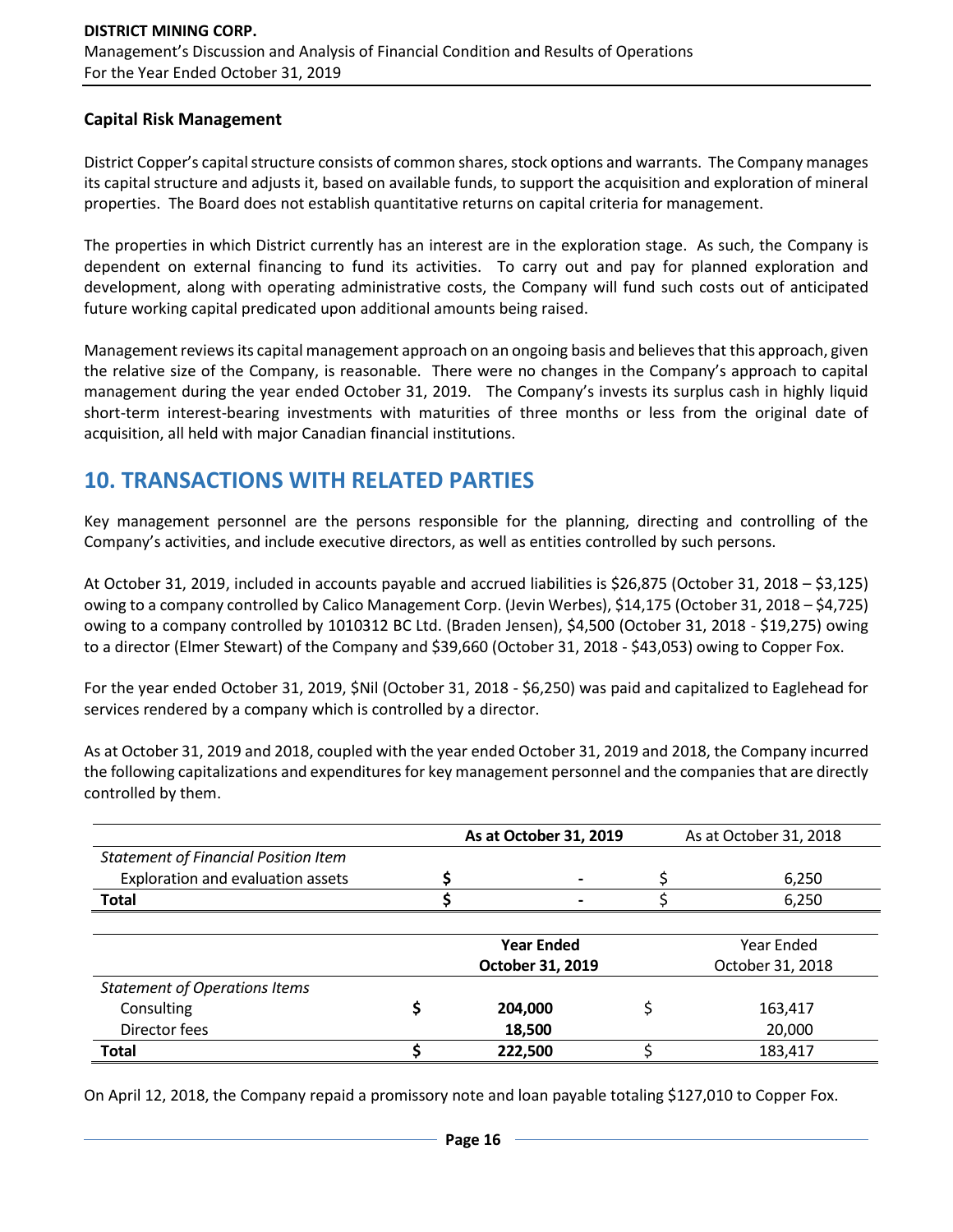## **11. FINANCIAL INSTRUMENTS AND RELATED RISKS**

The Company's financial assets, measured at fair value, are categorized as follows:

|                         |       | As at October 31, 2019    |        |                                |        | As at October 31, 2018 |         |                         |         |
|-------------------------|-------|---------------------------|--------|--------------------------------|--------|------------------------|---------|-------------------------|---------|
|                         | Input | Carrying<br><b>Amount</b> |        | <b>Estimated</b><br>Fair value |        | Carrying<br>Amount     |         | Estimated<br>Fair Value |         |
|                         | Level |                           |        |                                |        |                        |         |                         |         |
|                         |       |                           |        |                                |        |                        |         |                         |         |
| <b>Financial Assets</b> |       |                           |        |                                |        |                        |         |                         |         |
| Cash                    |       |                           | 50.184 |                                | 50.184 |                        | 373.434 |                         | 373.434 |
| <b>Total</b>            |       |                           | 50.184 |                                | 50,184 |                        | 373,434 |                         | 373,434 |

#### **Fair Value**

The estimated fair values of accounts payables approximate their respective carrying values due to the immediate or relatively short period to maturity.

The Company utilizes a fair value hierarchy that prioritizes the inputs to valuation techniques used to measure fair value as follows:

*Level 1* - Unadjusted quoted prices at the measurement date for identical assets or liabilities in active markets;

*Level 2* - Inputs other than quoted prices that are observable for the asset or liability either directly (i.e., as prices) or indirectly (i.e., derived from prices); and

*Level 3* - Significant unobservable (no market data available) inputs which are supported by little or no market activity.

#### **Risk Management**

Risk management is carried out by the Company's management team with guidance from the Board of Directors. The Company's risk exposures and their impact on the Company's financial instruments are summarized below.

*a) Credit Risk*

The Company does not currently generate any revenues from sales to customers nor does it hold derivative type instruments that would require a counterparty to fulfill a contractual obligation. The Company does not have any asset-backed commercial instruments. Financial instruments that potentially subject the Company to concentrations of credit risks consist principally of cash and short-term investments. To minimize the credit risk the Company places cash with the high credit quality financial institutions. The Company considers its exposure to credit risk to be insignificant.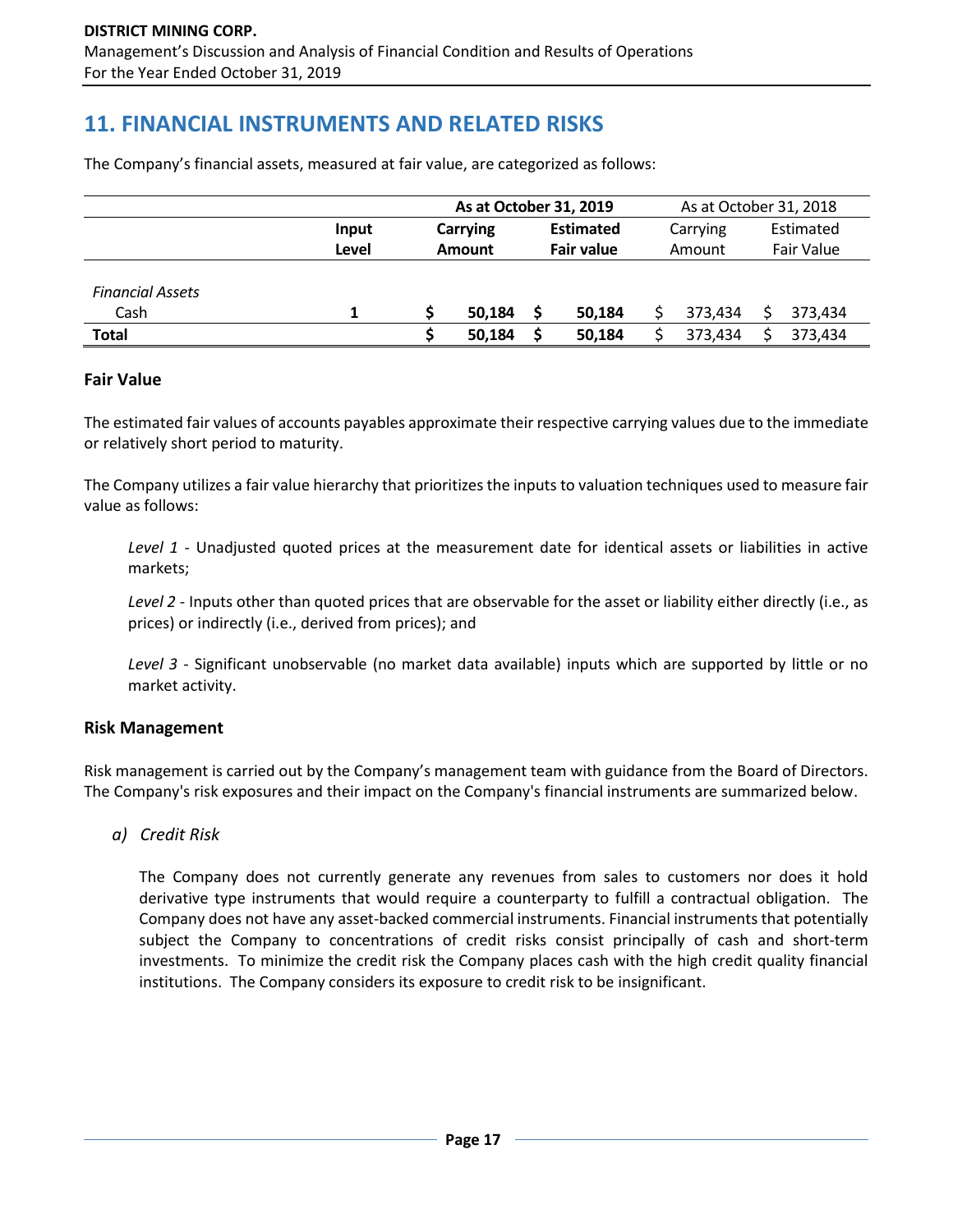## *b) Liquidity Risk*

Liquidity risk is the risk that the Company cannot meet its financial obligations. The Company manages liquidity risk and requirements by maintaining enough cash balances and or through additional financings to ensure that there is enough capital to meet short term obligations. As at October 31, 2019, the Company had a cash balance of \$50,184 (October 31, 2018 - \$373,434) and accounts payable and accrued liabilities of \$156,619 (October 31, 2018 - \$158,194) which have contractual maturities of 30 days or less.

The Company will require additional sources of equity, joint venture partnership or debt financing to fund ongoing operations and the exploration and development of its mineral properties.

If the Company is not able to obtain adequate additional funding to continue as a going concern, material adjustments would be required to both the carrying value and classification of assets and liabilities on the statement of financial position. It is not possible to predict, due to many external factors including commodity prices and equity market conditions, as to whether future financing will be successful or available at all.

### *c) Market Risk*

### *i) Interest Rate Risk*

The Company manages its interest rate risk by obtaining commercial deposit interest rates available in the market by the major Canadian financial institutions on its cash and investments.

### *ii) Foreign Exchange Risk*

The Company's functional currency and the reporting currency is the Canadian dollar. Periodically the Company incurs charges on its operations for settlement in currencies other than its functional currency and any gain or loss arising on such transactions is recorded in operations for the year.

The Company does not participate in any hedging activities to mitigate any gains or losses which may arise because of exchange rate changes.

As at October 31, 2019, the Company held no financial assets or liabilities which were denominated in currencies other than the Canadian dollar.

### *iii) Commodity Price Risk*

The Company is exposed to price risk with respect to commodity and equity prices. Equity price risk is defined as the potential adverse impact on the Company's earnings due to movements in individual equity prices or general movements in the level of the stock market. Commodity price risk is defined as the potential adverse impact on earnings and economic value due to commodity price movements and volatilities. To mitigate price risk, the Company closely monitors commodity prices of precious metals, individual equity movements, and the stock market to determine the appropriate course of action to be taken by the Company.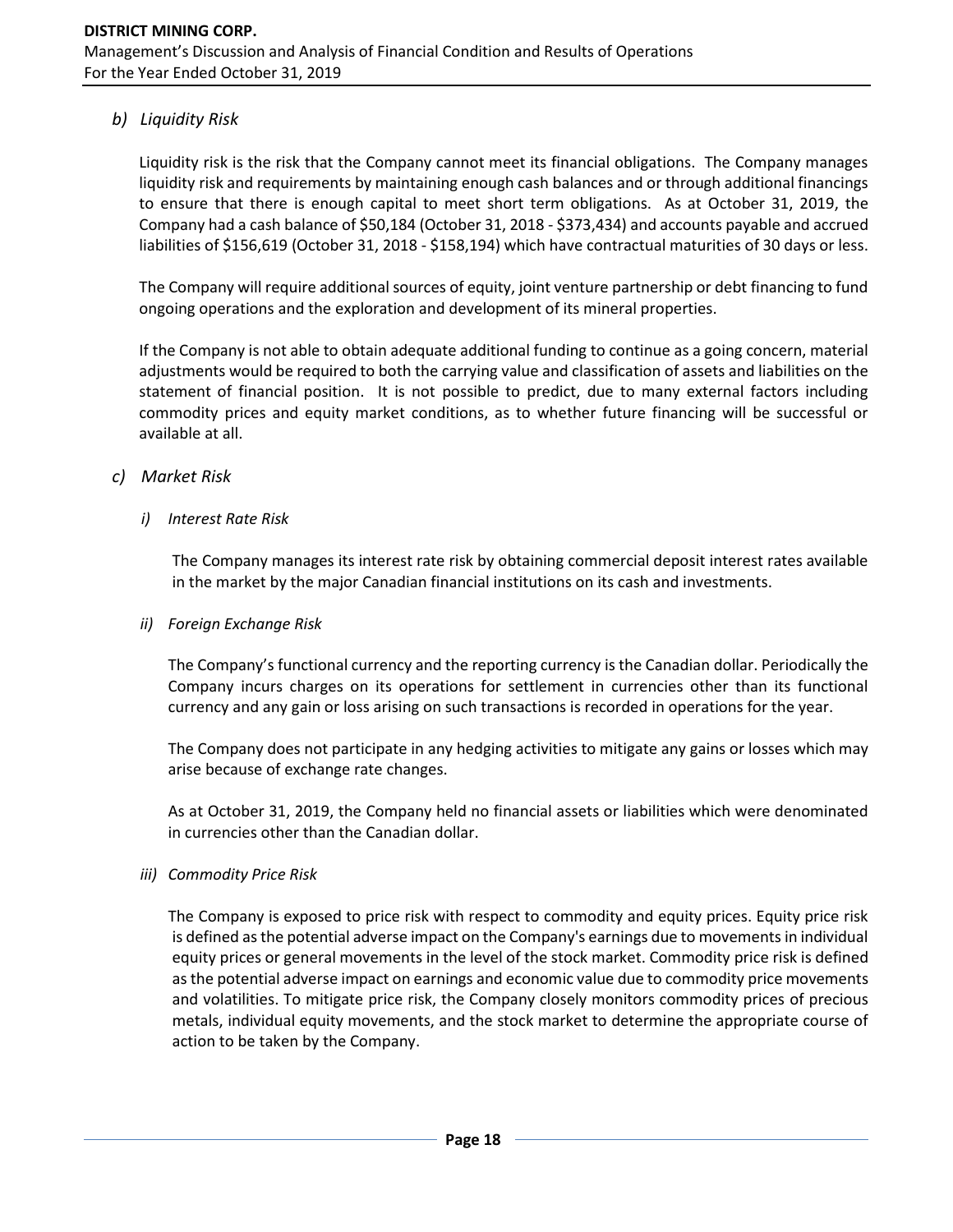## **12. RISKS AND UNCERTAINTIES**

A discussion of the risks and uncertainties that District faces can be found in the Company's audited annual financial statements for the year ended October 31, 2019 (available under District Copper's SEDAR profile at [www.sedar.com\)](http://www.sedar.com/). Furthermore, additional risks and uncertainties not presently known to the Company or that the Company currently considers immaterial may also impair its business operations in the future.

## **13. PROPOSED TRANSACTIONS**

District does not currently have any proposed transactions; however, the Company from time to time does review potential property acquisitions and divestitures, in addition to conducting further exploration work on its property. The Company releases appropriate public disclosure as it conducts exploration work on its existing property and if the Company acquires or divestiture.

## **14. DISCLOSURE OF OUTSTANDING SHARE DATA**

### **Common Shares**

*a) Authorized*

An unlimited number of common shares without par value.

*b) Issued and Outstanding*

During the year ended October 31, 2019, the Company had the following share issuances:

- On May 29, 2019, the Company issued 700,000 shares at a value of \$24,500 in exchange for the Duffitt and Island Pond properties.
- On February 8, 2019, the Company closed a private placement, issuing 5,900,000 flow-through units and 5,900,000 non-flow-through units at \$0.05 each per unit, for gross proceeds of \$590,000. Each flow-through unit consists of one common share and one-half share purchase warrant, where each whole warrant can be exercised at \$0.075 per share until August 8, 2020. Each non-flow-through unit consists of one common share and one share purchase warrant, which can be exercised at \$0.05 per share until August 8, 2020.

The warrants have an early acceleration provision wherein the warrants are callable upon 21 days' notice in the event the Company's shares trade at a price of \$0.12 per share or greater for a 14-day consecutive trading period at any time after June 9, 2019.

Finders' fees of 200,000 shares, valued at \$6,000, 300,000 warrants, valued at \$6,177, exercisable at \$0.05 until August 8, 2020, and legal fees of \$21,025 were paid with respect to this financing.

The value of the finders' warrants was calculated using Black Sholes with an exercise price of \$0.05 per share, an expected life of 18 months, a volatility rate of 188.10% and a risk-free rate of 1.77%.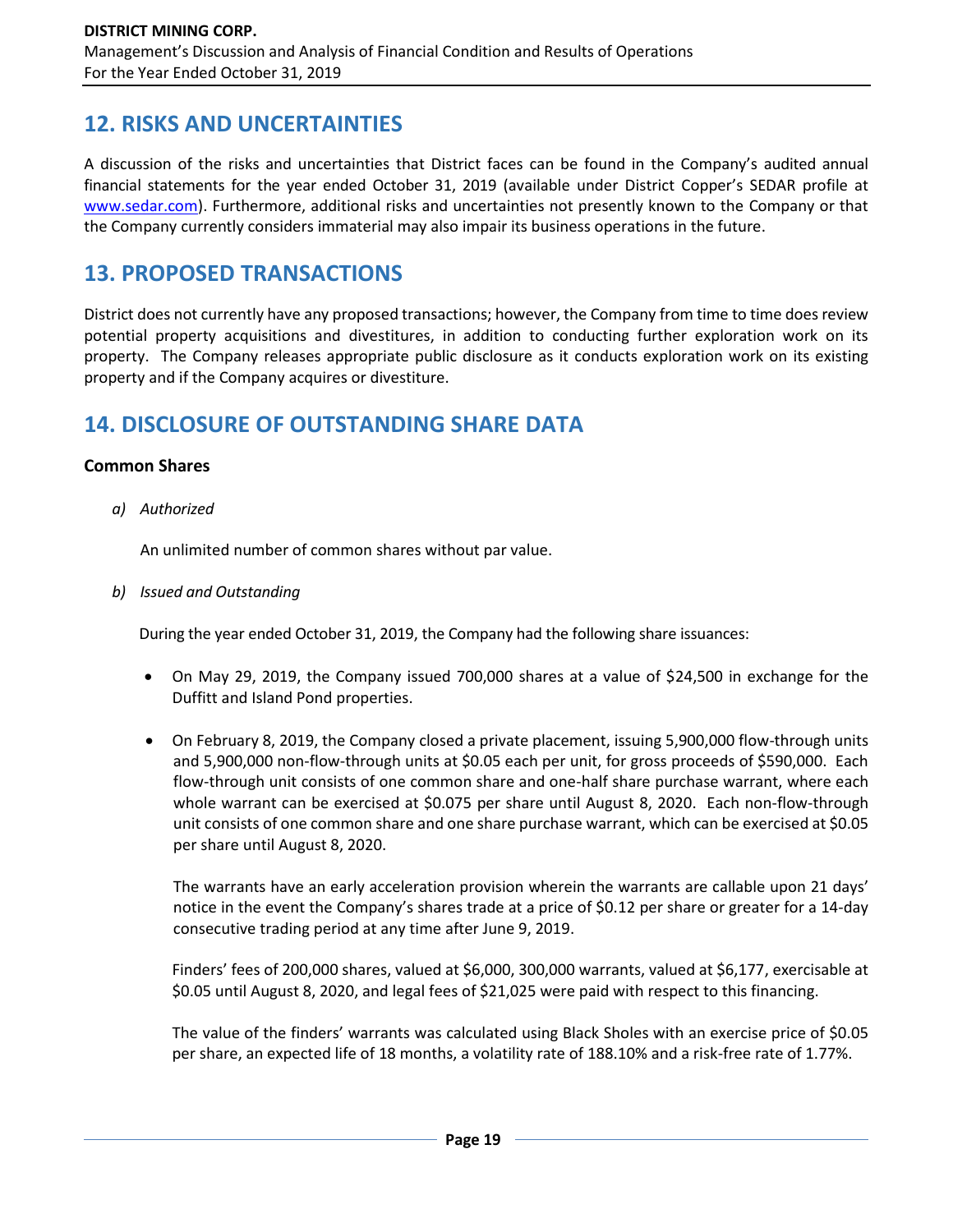A flow through premium liability of \$118,000 was recorded, which will be extinguished once the entirety of the flow-through money raised has been spent on qualifying exploration expenditures. As of October 31, 2019, the remaining flow-through premium liability was \$15,542, with the reduction of \$102,458 recorded as flow-through premium income in fiscal 2019.

• On February 8, 2019, the Company issued 40,000,000 shares at a value of \$1,200,000 in exchange for the Stony Lake property.

During the year ended October 31, 2018, the Company incurred the following share issuances:

• On March 29, 2018, the Company issued 18,750,000 units at \$0.08 per unit, pursuant to a private placement, for gross proceeds of \$1,500,000. Each unit consists of one common share and one share purchase warrant. Each share purchase warrant is exercisable into one common share at \$0.12 until March 29, 2020.

The warrants have an early acceleration provision wherein the warrants are callable upon 21 days' notice in the event the Company's shares trade at a price of \$0.25 per share or greater for a 30-day trading period.

Finders' fees of \$48,048, filing fees of \$7,500 and legal fees of \$47,608 were paid with respect to this financing.

- On May 8, 2018, the Company issued 3,900,000 common shares at a value of \$624,000 for contiguous mineral tenures at the Eaglehead property.
- On July 12, 2018 the Company issued 6,470,352 flow-through shares, pursuant to a private placement, for gross proceeds of \$549,980.

Finders' fees of \$30,000, filing fees of \$1,382, legal fees of \$32,883 and the issuance of 352,942 finder's warrants were paid with respect to this financing.

Each finders' warrant is exercisable into one common share at \$0.085 until July 12, 2020.

A flow through premium liability of \$161,759 was recorded which will be extinguished once the entirety of the flow-through money raised had been spent on qualifying exploration expenditures. As of October 31, 2019, the remaining flow-through premium liability was \$Nil (October 31, 2018 - \$43,484), with the reduction of \$43,484 (October 31, 2018 - \$118,275) recorded as flow-through premium income in fiscal 2019 and 2018.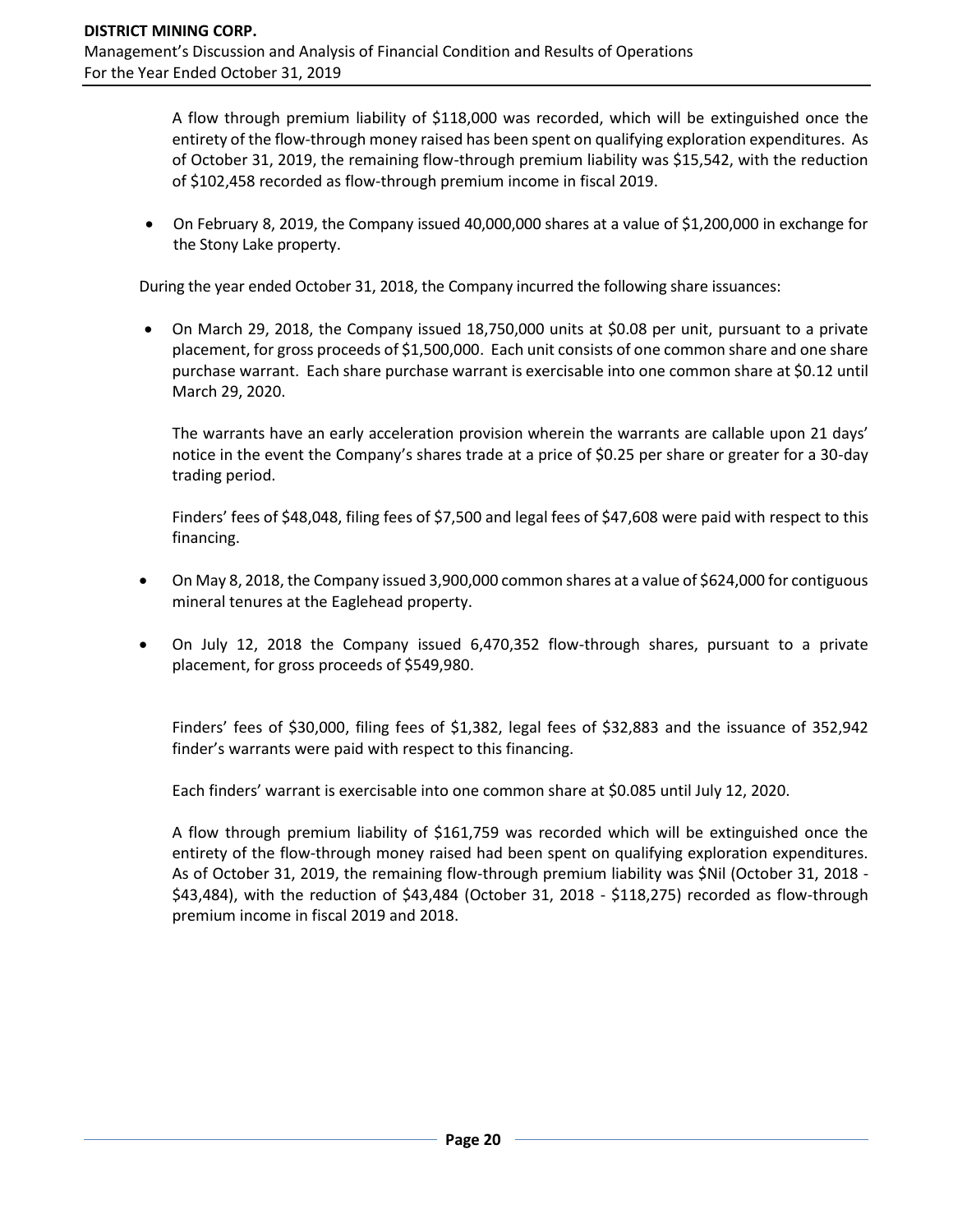#### *c) Warrants*

A summary of changes in the share purchase warrants as of the date of this MD&A and the year ended October 31, 2018 are as follows:

|                                   | As at                |                 |           | Year Ended  |                  |          |  |
|-----------------------------------|----------------------|-----------------|-----------|-------------|------------------|----------|--|
|                                   | December 20, 2019    |                 |           |             | October 31, 2018 |          |  |
|                                   | Weighted             |                 |           |             | Weighted         |          |  |
|                                   | Number of<br>Average |                 | Number of |             | Average          |          |  |
|                                   | <b>Warrants</b>      | <b>Exercise</b> |           | Warrants    |                  | Exercise |  |
|                                   | Outstanding          | <b>Price</b>    |           | Outstanding |                  | Price    |  |
| <b>Balance, Beginning of Year</b> | 23,352,942           | \$              | 0.116     | 4,250,000   | Ś                | 0.100    |  |
| Expired                           | (4,250,000)          |                 | 0.100     |             |                  |          |  |
| <b>Issued</b>                     | 9,150,000            |                 | 0.058     | 19,102,942  |                  | 0.119    |  |
| <b>Balance, End of Period</b>     | 28,252,942           | \$              | 0.010     | 23,352,942  |                  | 0.116    |  |

As at December 20, 2019 share purchase warrants outstanding and exercisable are as follows:

| Number of          | Warrant         | Exercisable     | Warrant        |
|--------------------|-----------------|-----------------|----------------|
| <b>Warrants</b>    | <b>Exercise</b> | <b>Warrants</b> | <b>Expiry</b>  |
| <b>Outstanding</b> | <b>Price</b>    |                 | <b>Date</b>    |
| 18,750,000         | 0.120           | 18,750,000      | March 29, 2020 |
| 352,942            | 0.085           | 352,942         | July 12, 2020  |
| 6,200,000          | 0.075           | 6,200,000       | August 8, 2020 |
| 2,950,000          | 0.050           | 2,950,000       | August 8, 2020 |
| 28,252,942         | 0.100           | 28,252,942      |                |

As at December 20, 2019, the weighted average remaining contractual life of the share purchase warrants was 0.395 years (October 31, 2018 – 1.218 years) and the weighted average exercise price was \$0.100 (October 31, 2018 - \$0.116).

#### *d) Stock Options*

As at the date of this MD&A, the options outstanding for the purchase of common shares are as follows:

| Number of<br><b>Options</b><br><b>Outstanding</b> | <b>Option</b><br><b>Options</b><br><b>Exercisable as of</b><br><b>Exercise</b><br><b>December 5, 2019</b><br><b>Price</b> |                    | Option<br><b>Expiry</b><br><b>Date</b> |
|---------------------------------------------------|---------------------------------------------------------------------------------------------------------------------------|--------------------|----------------------------------------|
| 325,000<br>175,000                                | 0.10<br>0.10                                                                                                              | 325,000<br>175,000 | April 29, 2020<br>October 16, 2020     |
| 500,000                                           | 0.10                                                                                                                      | 500,000            |                                        |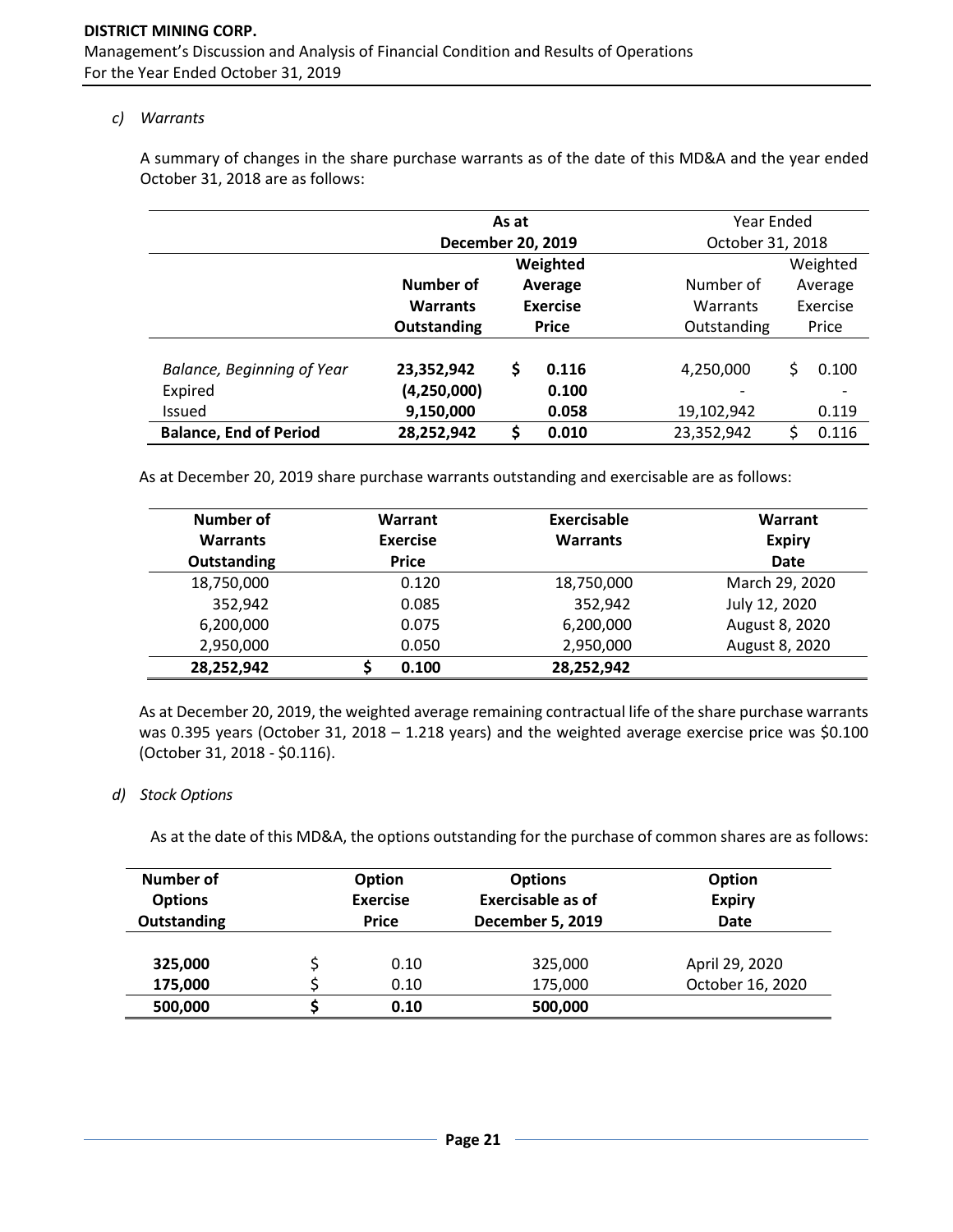## **15. OFF-BALANCE SHEET ARRANGEMENTS**

During the year ended October 31, 2019, the Company was not party to any off-balance-sheet arrangements that have, or are reasonably likely to have, a current or future effect on the results of operations, financial condition, revenues or expenses, liquidity, capital expenditures or capital resources of the Company.

## **16. CHANGES IN ACCOUNTING STANDARDS**

The Company adopted a new accounting policy, IFRS 9 as well as a new standard, IFRS 16 during the year ended October 31, 2019. New and revised accounting standards and interpretations issued but not yet adopted are described in Note 3, "*Significant Accounting Policies*", of the audited financial statements for the year ended October 31, 2019.

## **17. CRITICAL ACCOUNTING ESTIMATES**

The preparation of these financial statements in conformity with IFRS requires management to make judgements, estimates and assumptions which affect the reported amounts of assets and liabilities and the disclosure of contingent assets and liabilities at the date of the financial statements and revenues and expenses for the periods reported. The Company bases its estimates and assumptions on current and various other factors that it believes to be reasonable under the circumstances. Management believes the estimates are reasonable; however, actual results could differ from those estimates and could impact future results of operations and cash flows.

The areas which require management to make significant estimates and assumptions in determining carrying values include, but are not limited to:

## **Exploration and Evaluation Expenditures**

The application of the Company's accounting policy for exploration and evaluation expenditure requires judgment in determining whether it is likely that future economic benefits will flow to the Company, which may be based on assumptions about future events or circumstances. Estimates and assumptions made may change if new information becomes available. If, after expenditure is capitalized, information becomes available suggesting that the recovery of expenditure is unlikely, the amount capitalized is impaired in the Statement of Operations and Comprehensive Loss during the period the new information becomes available.

## **Depreciation**

Significant judgment is involved in the determination of useful life and residual values for the computation of depreciation and no assurance can be given that actual useful lives and residual values will not differ significantly from current assumptions.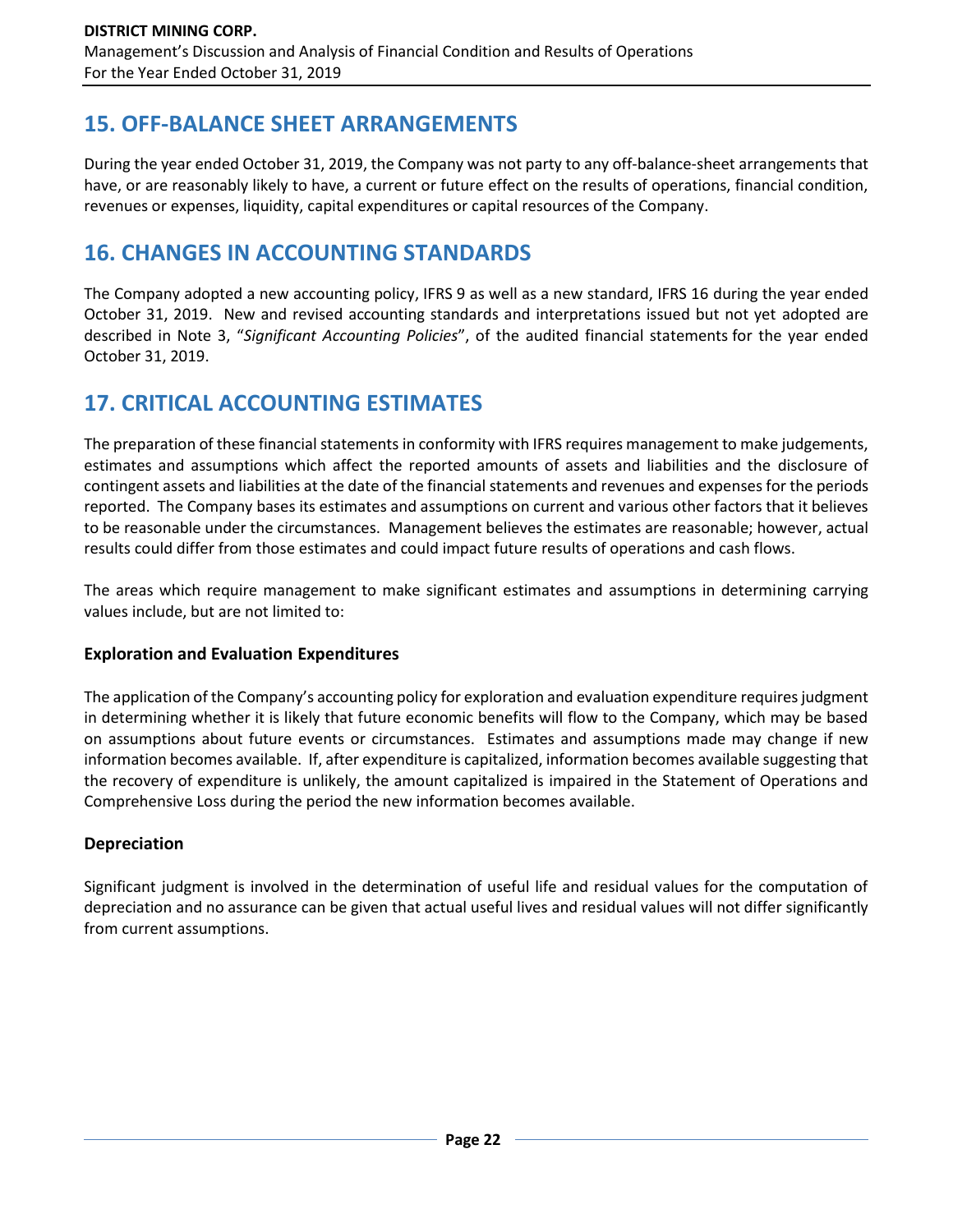### **Impairment**

The carrying value of property and equipment is reviewed each reporting period to determine whether there is any indication of impairment. If the carrying amount of an asset exceeds its recoverable amount, the asset is impaired, and an impairment loss is recognized in the statement of operations and comprehensive loss. The assessment of fair values, including those of the cash generating units (the smallest identifiable group of assets that generates cash inflows that are largely independent of the cash inflow from other assets or groups of assets) ("**CGUs**") for purposes of testing goodwill, require the use of estimates and assumptions for recoverable production, long-term commodity prices, discount rates, foreign exchange rates, future capital requirements and operating performance. Changes in any of the assumptions or estimates used in determining the fair value of goodwill or other assets could impact the impairment analysis.

### **Site Closure and Decommissioning Provisions**

The Company assesses its mineral property's decommissioning provision at each reporting date or when new material information becomes available. Exploration, development and mining activities are subject to various laws and regulations governing the protection of the environment. In general, these laws and regulations are continually changing, and the Company has made, and intends to make in the future, expenditures to comply with such laws and regulations. Accounting for decommissioning obligations requires management to make estimates of the future costs that the Company will incur to complete the reclamation work required to comply with existing laws and regulations at each location. Actual costs incurred may differ from those amounts estimated.

Also, future changes to environmental laws and regulations could increase the extent of reclamation and remediation work required to be performed by the Company. Increases in future costs could materially impact the amounts charged to operations for reclamation and remediation. The provision represents management's best estimate of the present value of the future decommissioning obligation. The actual future expenditures may differ from the amounts currently provided.

## **Title to Mineral Properties**

Although the Company has taken steps to verify title to mineral properties in which it has an interest, these procedures do not guarantee the Company's title. Such properties may be subject to prior agreements or transfers and title may be affected by undetected defects.

## **Contingencies**

The assessment of contingencies involves the exercise of significant judgment and estimates of the outcome of future events. In assessing loss contingencies related to legal proceedings that are pending against the Company and that may result in regulatory or government actions that may negatively impact the Company's business or operations, the Company and its legal counsel evaluate the perceived merits of the legal proceeding or unasserted claim or action as well as the perceived merits of the nature and amount of relief sought or expected to be sought, when determining the amount, if any, to disclose as a contingent liability or when assessing the impact on the carrying value of the Company's assets. Contingent assets are not recognized in the Company's financial statements.